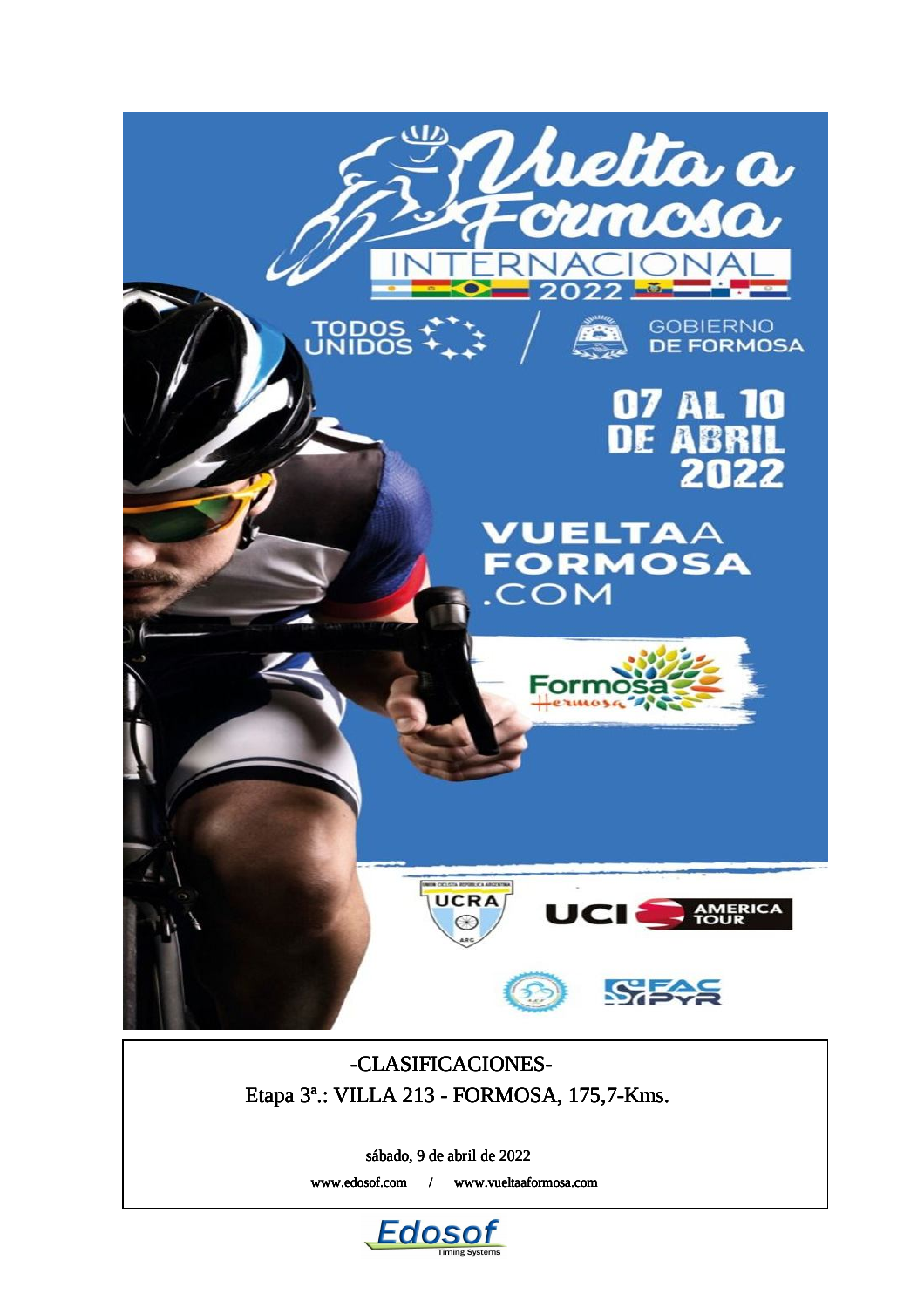

## Organiza..: FACP -RESUMEN CLASIFICACIONES- Fecha...: 09/04/22

|              |                       |             | Etapa.: 3ª VILLA 213 - FORMOSA /   |                      |          |                 |      |                 | Kms.: 175,7 / Media: 45,951-Kms/h   |            |          |
|--------------|-----------------------|-------------|------------------------------------|----------------------|----------|-----------------|------|-----------------|-------------------------------------|------------|----------|
|              |                       |             | -CLASIFICACION-                    |                      |          |                 |      |                 | -GENERAL INDIVIDUAL-                |            |          |
| Pto.         | Dor.                  | Pais        | Nombre                             | Equipo               | Tiempo   | Pto.            | Dor. |                 | Pais Nombre                         | Equipo     | Tiempo   |
| $1^{\circ}$  |                       |             | 147 ARG QUIROGA, Mauricio Ezequiel | ${\rm FOR}$          | 3:49:25  | $1^{\circ}$     |      |                 | 1 ARG TIVANI, German                | <b>FAT</b> | 09:15:02 |
| $2^{\circ}$  |                       |             | 1 ARG TIVANI, German               | <b>FAT</b>           | 3:49:25  | $2^{\circ}$     | 102  |                 | COL OCAMPO, Víctor                  | <b>MED</b> | 09:15:20 |
| $3^{\circ}$  |                       |             | 63 BRA DE MATTOS, Andriato Rafael  | SWI                  | 3:49:25  | $3^{\circ}$     |      |                 | 82 PAN ARCHIBOLD, Franklin          | PAN        | 09:15:25 |
| $4^{\circ}$  |                       |             | 93 ECU PITA, Cristian David        | <b>GUA</b>           | 3:49:25  | $4^{\circ}$     | 107  |                 | COL OYOLA, Robinzon Leandro         | <b>MED</b> | 09:15:31 |
| $5^{\circ}$  |                       |             | 46 ARG GADAY, Lucas                | LUI                  | 3:49:25  | $5^{\circ}$     |      |                 | 62 BRA DA ROSA, Cristian Egidio     | SWI        | 09:15:34 |
| $6^{\circ}$  |                       |             | 192 ARG ESTEVEZ, Enrique           | CAS                  | 3:49:25  | $6^{\circ}$     |      |                 | 91 ECU HARO, Steven Wilson          | <b>GUA</b> | 09:15:48 |
| $7^{\circ}$  |                       |             | 82 PAN ARCHIBOLD, Franklin         | PAN                  | 3:49:25  | $7^{\circ}$     |      |                 | 81 PAN JURADO, Christofer           | PAN        | 09:15:52 |
| $8^{\circ}$  |                       |             | 126 ARG VIVAS, Nicolas Federico    | <b>KTM</b>           | 3:49:25  | $8^{\rm o}$     |      |                 | 46 ARG GADAY, Lucas                 | LUI        | 09:15:53 |
| $9^{\circ}$  |                       |             | 174 ARG BENEDETTO, Nicolas         | SAT                  | 3:49:25  | $9^{\circ}$     |      |                 | 122 ARG FREDES, Sergio              | <b>KTM</b> | 09:16:41 |
| $10^{\circ}$ |                       |             | 122 ARG FREDES, Sergio             | $\operatorname{KTM}$ | 3:49:25  | 10 <sup>o</sup> |      |                 | 11 ARG RAMOS, Ruben                 | POC        | 09:16:55 |
| $11^{\circ}$ |                       |             | 107 COL OYOLA, Robinzon Leandro    | <b>MED</b>           | 3:49:25  | $11^{\circ}$    |      |                 | 47 ARG SUAREZ, Tomas                | LUI        | 09:16:56 |
| $12^{\circ}$ |                       |             | 64 BRA FONSECA, Freitas Kacio      | SWI                  | 3:49:25  | $12^{\circ}$    |      |                 | 147 ARG QUIROGA, Mauricio Ezequiel  | <b>FOR</b> | 09:16:58 |
| $13^{\circ}$ |                       |             | 146 ARG MOYA, Gaston Alejandro     | <b>FOR</b>           | 3:49:25  | 13 <sup>°</sup> |      |                 | 174 ARG BENEDETTO, Nicolas          | <b>SAT</b> | 09:16:59 |
| $14^{\circ}$ |                       |             | 76 BOL FLORES, Marcos Fabian       | <b>PIO</b>           | 3:49:25  | $14^{\circ}$    |      |                 | 31 ARG ROSAS, Laureano              | <b>ELE</b> | 09:17:02 |
| $15^{\circ}$ |                       |             | 191 ARG AZZEM, Omar                | CAS                  | 3:49:25  | $15^{\circ}$    | 105  |                 | COL SANCHEZ, Brayan                 | <b>MED</b> | 09:17:05 |
|              | -EOUIPOS DE LA ETAPA- |             |                                    |                      |          |                 |      |                 | -GENERAL EQUIPOS-                   |            |          |
| Pto.         |                       | Pais Nombre |                                    | Abre.                | Tiempo   | Pto.            | Pais | Nombre          |                                     | Abre.      | Tiempo   |
|              |                       |             | 1º ARG TEAM FORMOSA HERMOSA        | ${\rm FOR}$          | 11:28:15 |                 |      |                 | 1º COL TEAM MEDELLIN-EPM            | <b>MED</b> | 27:47:55 |
| $2^{\circ}$  | ARG KTM               |             |                                    | $\operatorname{KTM}$ | 11:28:15 |                 |      |                 | 2º PAN PANAMA ES CULTURA Y VALORES  | PAN        | 27:48:45 |
| $3^{\circ}$  |                       |             | BRA SWIFT CARBON PRO CYCLYNG       | SWI                  | 11:28:15 | $3^{\circ}$     |      | ARG S.A.T.      |                                     | <b>SAT</b> | 27:49:40 |
| $4^{\circ}$  | ARG GIANT             |             |                                    | $\rm GIA$            | 11:28:15 | $4^{\circ}$     |      |                 | ECU BANCO DE GUAYAQUIL              | $\rm GUA$  | 27:50:07 |
| $5^{\circ}$  |                       |             | COL TEAM MEDELLIN-EPM              | <b>MED</b>           | 11:28:15 |                 |      | 5° ARG SAN LUIS |                                     | LUI        | 27:50:16 |
|              |                       |             | -GENERAL REGULARIDAD-              |                      |          |                 |      |                 | -GENERAL METAS SPRINT-              |            |          |
| Pto.         | Dor                   | Pais        | Nombre                             | Abre.                | Puntos   | Pto.            | Dor  | Pais            | Nombre                              | Abre.      | Puntos   |
| $1^{\circ}$  |                       |             | 1 ARG TIVANI, German               | <b>FAT</b>           | 117      | $1^{\circ}$     |      |                 | 1 ARG TIVANI, German                | <b>FAT</b> | $\,8\,$  |
| $2^{\circ}$  |                       |             | 82 PAN ARCHIBOLD, Franklin         | PAN                  | 58       | $2^{\circ}$     |      |                 | 52 ARG COBARRUBIA, Leonardo         | <b>SEP</b> | 5        |
| $3^{\circ}$  |                       |             | 46 ARG GADAY, Lucas                | LUI                  | 53       | $3^{\circ}$     |      |                 | 81 PAN JURADO, Christofer           | PAN        | 3        |
| $4^{\circ}$  |                       |             | 102 COL OCAMPO, Víctor             | <b>MED</b>           | 44       | $4^{\circ}$     |      |                 | 51 ARG DOTTI, Juan Pablo            | <b>SEP</b> | 3        |
| $5^{\circ}$  |                       |             | 81 PAN JURADO, Christofer          | PAN                  | 35       | $5^{\circ}$     | 82   |                 | PAN ARCHIBOLD, Franklin             | PAN        | 3        |
|              |                       |             | -GENERAL SUB-23-                   |                      |          |                 |      |                 | -GENERAL FORMOSA-                   |            |          |
| Pto.         | Dor                   | Pais        | Nombre                             | Abre.                | Tiempo   | Pto.            | Dor  |                 | Pais Nombre                         | Abre.      | Tiempo   |
| $1^{\circ}$  |                       |             | 45 ARG FERNANDEZ, Andres           | LUI                  | 09:18:25 | $1^{\circ}$     |      |                 | 141 ARG VILLANUEVA, Ignacio Eduardo | <b>FOR</b> | 09:22:27 |
| $2^{\circ}$  |                       |             | 145 ARG ETCHEVERRY, Arian          | <b>FOR</b>           | 03:27    | $2^{\circ}$     |      |                 | 203 ARG CORTI, Carlos               | <b>CLO</b> | 39       |
| $3^{\circ}$  |                       |             | 12 ARG DOMINGUEZ, Mauricio         | POC                  | 04:05    | $3^{\circ}$     |      |                 | 206 ARG ALUCIN, Ibrahim             | <b>CLO</b> | 07:21    |
| $4^{\circ}$  |                       |             | 163 ARG SALMON, Octavio Ivan       | <b>GIA</b>           | 04:11    | $4^{\circ}$     |      |                 | 144 ARG CARDOZO, Emilio Ivan        | <b>FOR</b> | 10:39    |
| $5^{\circ}$  |                       |             | 92 ECU MONTENEGRO, Lenin Javier    | <b>GUA</b>           | 04:14    |                 |      |                 |                                     |            |          |







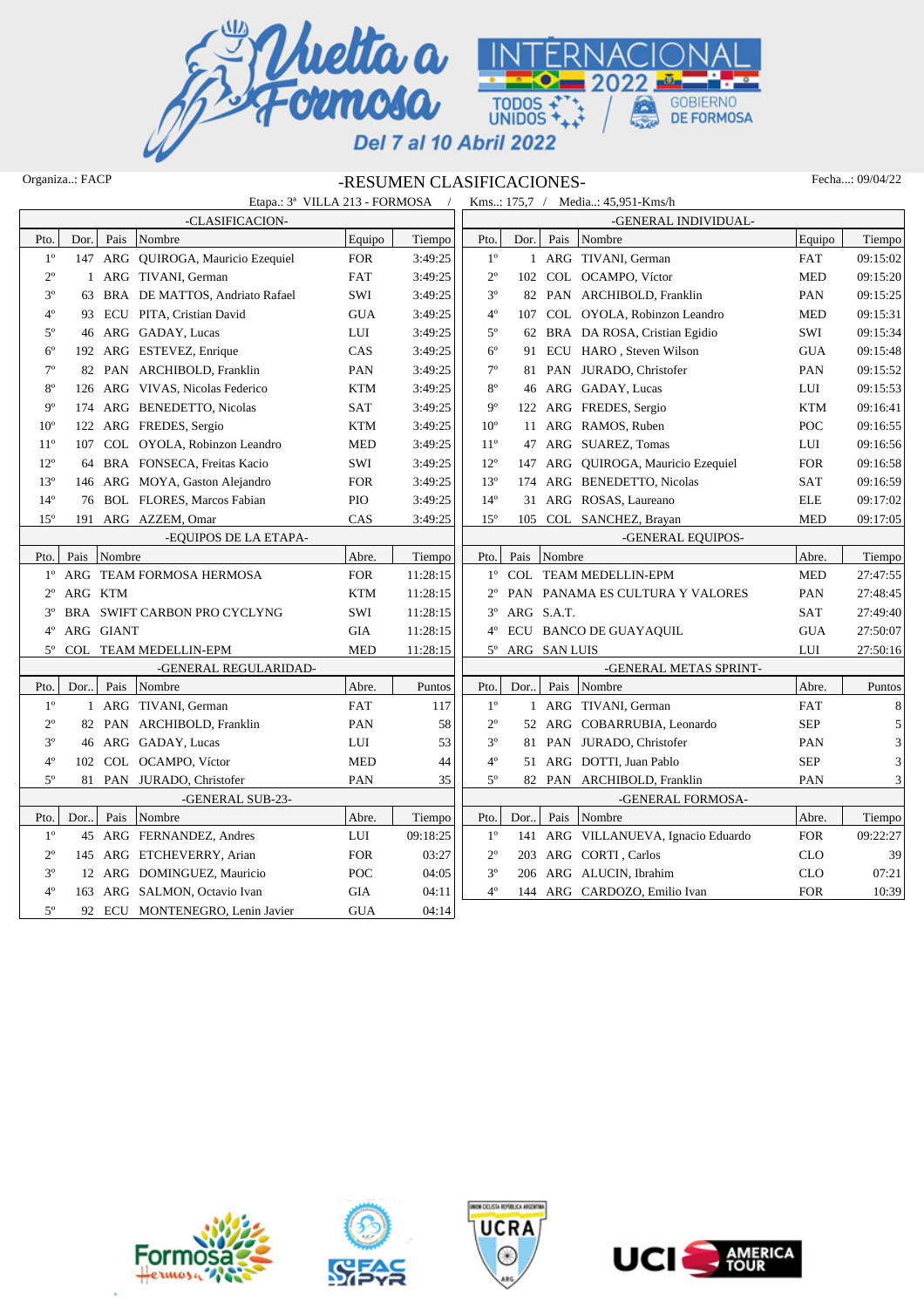

Club Organizador.: FACP Fecha...: 09/04/22

|           |                            |           |            |                                         |                                | Etapa.: 3 <sup>ª</sup> VILLA 213 - FORMOSA / Kms: 175,7 / Media: 45,951-Kms/h |          | Pag.Eta:1 |
|-----------|----------------------------|-----------|------------|-----------------------------------------|--------------------------------|-------------------------------------------------------------------------------|----------|-----------|
| $R/P/E$ . |                            |           |            |                                         | -CLAS. INDIVIDUAL DE LA ETAPA- |                                                                               |          |           |
|           | Pto.                       | Dorsal    | Pais       | Nombre                                  |                                | Categ Equipo                                                                  | Tiempo   | Bonif.    |
|           | $1^{\circ}$                | 147       | ARG        | QUIROGA, Mauricio Ezequiel              | ELI                            | TEAM FORMOSA HERMOSA                                                          | 3:49:25  | 10"       |
|           | $2^{\circ}$                | 1         | ARG        | TIVANI, German                          | ELI                            | VIRGEN DE FATIMA-BIKER MOTORS                                                 | mt       | 6"        |
|           | $3^{\circ}$<br>$4^{\circ}$ | 63        | BRA<br>ECU | DE MATTOS, Andriato Rafael              | ELI<br>ELI                     | SWIFT CARBON PRO CYCLYNG                                                      | mt       | 4"        |
|           | $5^{\circ}$                | 93        | ARG        | PITA, Cristian David                    | ELI                            | <b>BANCO DE GUAYAQUIL</b>                                                     | mt       |           |
|           | $6^{\circ}$                | 46        |            | GADAY, Lucas                            | ELI                            | <b>SAN LUIS</b><br><b>CASCOS NARANJA</b>                                      | mt       |           |
|           | $7^{\circ}$                | 192<br>82 | ARG<br>PAN | ESTEVEZ, Enrique<br>ARCHIBOLD, Franklin | ELI                            | PANAMA ES CULTURA Y VALORES                                                   | mt       |           |
|           | $8^{\circ}$                | 126       | ARG        | VIVAS, Nicolas Federico                 | ELI                            | <b>KTM</b>                                                                    | mt       |           |
|           | $9^{\circ}$                | 174       | ARG        | BENEDETTO, Nicolas                      | ELI                            | S.A.T.                                                                        | mt<br>mt |           |
|           | $10^{\circ}$               | 122       | ARG        | FREDES, Sergio                          | ELI                            | <b>KTM</b>                                                                    | mt       |           |
|           | $11^{\circ}$               | 107       | COL        | OYOLA, Robinzon Leandro                 | ELI                            | TEAM MEDELLIN-EPM                                                             | mt       |           |
|           | $12^{\circ}$               | 64        |            | BRA FONSECA, Freitas Kacio              | ELI                            | SWIFT CARBON PRO CYCLYNG                                                      | mt       |           |
|           | $13^{\circ}$               | 146       | ARG        | MOYA, Gaston Alejandro                  | ELI                            | TEAM FORMOSA HERMOSA                                                          | mt       |           |
|           | $14^{\circ}$               | 76        |            | <b>BOL</b> FLORES, Marcos Fabian        | ELI                            | PIO RICO CYCLING TEAM                                                         | mt       |           |
|           | $15^{\circ}$               | 191       | ARG        | AZZEM, Omar                             | ELI                            | CASCOS NARANJA                                                                | mt       |           |
|           | $16^{\circ}$               | 145       | ARG        | ETCHEVERRY, Arian                       | S <sub>2</sub> 3               | TEAM FORMOSA HERMOSA                                                          | mt       |           |
|           | $17^{\circ}$               | 214       | BOL        | ROJAS, David                            | ELI                            | <b>MANI ZABALA</b>                                                            | mt       |           |
|           | $18^{\circ}$               | 175       | ARG        | CLAVERO, Cristian Omar                  | ELI                            | S.A.T.                                                                        | mt       |           |
|           | $19^\circ$                 | 42        | ARG        | DIAZ, Lorenzo                           | ELI                            | <b>SAN LUIS</b>                                                               | mt       |           |
|           | $20^{\circ}$               | 161       | ARG        | TADDEO, Hernan Matias                   | ELI                            | <b>GIANT</b>                                                                  | mt       |           |
|           | $21^{\circ}$               | 83        | PAN        | ESPINOSA, Bolivar                       | ELI                            | PANAMA ES CULTURA Y VALORES                                                   | mt       |           |
|           | $22^{\circ}$               | 114       | PAR        | GONZALES, Jose Wilfrido                 | ELI                            | SEL. PARAGUAY                                                                 | mt       |           |
|           | $23^{\circ}$               | 131       | ARG        | TRAUTNER, German Dario                  | ELI                            | LAS BREÑAS CENTENARIO                                                         | mt       |           |
|           | $24^{\circ}$               | 211       | ARG        | ZABALA, Jose Orlando                    | ELI                            | <b>MANI ZABALA</b>                                                            | mt       |           |
|           | $25^{\circ}$               |           | 12 ARG     | DOMINGUEZ, Mauricio                     | S <sub>2</sub> 3               | MUNICIPALIDAD DE POCITO                                                       | mt       |           |
|           | $26^{\circ}$               | 31        | ARG        | ROSAS, Laureano                         | ELI                            | ELECTRO 3-GREMIOS X DEPORTE                                                   | mt       |           |
|           | $27^{\circ}$               | 164       | ARG        | SALMON, Mariano                         | ELI                            | <b>GIANT</b>                                                                  | mt       |           |
|           | $28^{\circ}$               | 121       | ARG        | OLIVA, Dario                            | ELI                            | <b>KTM</b>                                                                    | mt       |           |
|           | $29^\circ$                 | 54        | ARG        | RODRIGUEZ, Marcos                       | ELI                            | <b>SEP SAN JUAN</b>                                                           | mt       |           |
| F         | $30^\circ$                 | 141       | ARG        | VILLANUEVA, Ignacio Eduardo             | ELI                            | TEAM FORMOSA HERMOSA                                                          | mt       |           |
|           | $31^\circ$                 | 101       | COL        | ROLDAN, Weimar                          | ELI                            | TEAM MEDELLIN-EPM                                                             | mt       |           |
| F         | $32^{\circ}$               | 203       | ARG        | CORTI, Carlos                           | ELI                            | CLORONOR VIVO CONECTA                                                         | 06       |           |
|           | $33^{\circ}$               | 11        | ARG        | RAMOS, Ruben                            | ELI                            | MUNICIPALIDAD DE POCITO                                                       | 06       |           |
|           | $34^\circ$                 | 84        | PAN        | GOMEZ, Yelko                            | ELI                            | PANAMA ES CULTURA Y VALORES                                                   | 06       |           |
|           | $35^{\circ}$               | 184       | ARG        | CANOVA, Javier Nicolas                  | <b>ELI</b>                     | LIVE BIKING PRO RACE                                                          | 06       |           |
|           | $36^{\circ}$               | 123       | ARG        | REY, Daniel Pablo                       | ELI                            | <b>KTM</b>                                                                    | 06       |           |
|           | $37^\circ$                 | 91        | <b>ECU</b> | HARO, Steven Wilson                     | ELI                            | <b>BANCO DE GUAYAQUIL</b>                                                     | 06       |           |
|           | $38^{\circ}$               | 41        | ARG        | BOLDU, Juan                             | ELI                            | <b>SAN LUIS</b>                                                               | 06       |           |
|           | $39^\circ$                 | 105       | COL        | SANCHEZ, Brayan                         | ELI                            | TEAM MEDELLIN-EPM                                                             | 06       |           |
|           | $40^{\circ}$               | 96        | ECU        | QUINTEROS, Alexis Benjamin              | ELI                            | <b>BANCO DE GUAYAQUIL</b>                                                     | 06       |           |
|           | $41^{\circ}$               | 81        | PAN        | JURADO, Christofer                      | ELI                            | PANAMA ES CULTURA Y VALORES                                                   | 06       |           |
|           | $42^{\circ}$               | 125       | ARG        | BOZZINI, Adrian                         | ELI                            | <b>KTM</b>                                                                    | 06       |           |
|           | $43^\circ$                 | 135       | ARG        | SNIHUR, Maximiliano                     | ELI                            | LAS BREÑAS CENTENARIO                                                         | 06       |           |
|           | $44^\circ$                 | 94        | COL        | GUTIERRES, Carlos Alberto               | ELI                            | <b>BANCO DE GUAYAQUIL</b>                                                     | 06       |           |
|           | $45^{\circ}$               | 47        | ARG        | SUAREZ, Tomas                           | ELI                            | <b>SAN LUIS</b>                                                               | 06       |           |
|           | $46^{\circ}$               | 85        | PAN        | GUERRA, Sandi                           | ELI                            | PANAMA ES CULTURA Y VALORES                                                   | 11       |           |
|           | $47^\circ$                 | 153       | ARG        | SOLDA, Luca                             | ELI                            | <b>BRAGADO</b>                                                                | 15       |           |
|           | $48^{\circ}$               | 173       | ARG        | VALENZUELA, Diego Gaston                | ELI                            | S.A.T.                                                                        | 16       |           |
|           | $49^\circ$                 | 156       | ARG        | SALAS, Ariel Omar                       | S <sub>2</sub> 3               | <b>BRAGADO</b>                                                                | 16       |           |
|           | $50^{\circ}$               | 201       | PAR        | FERREIRA, Fernando Andres               | S <sub>2</sub> 3               | CLORONOR VIVO CONECTA                                                         | 16       |           |
|           | $51^\circ$                 | 194       | ARG        | VIETTO, Santiago                        | S <sub>2</sub> 3               | CASCOS NARANJA                                                                | 16       |           |
|           |                            |           |            |                                         |                                | NON CICLISTA REPÚBLICA ARGENTINA                                              |          |           |



×



UCRA

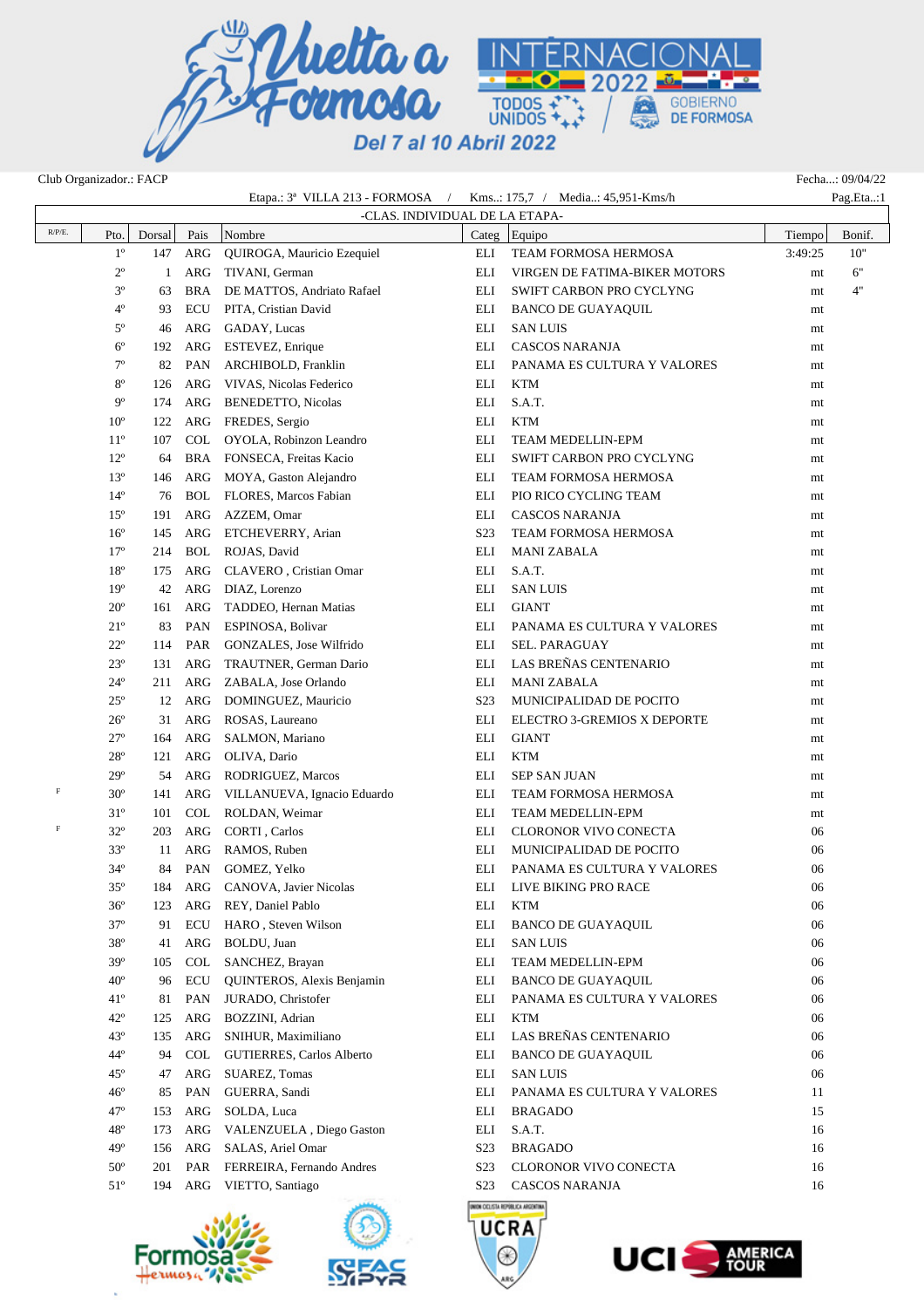

|             | Fecha: 09/04/22 |        |            |                                   |                  |                                         |        | Pag.Eta: 2 |
|-------------|-----------------|--------|------------|-----------------------------------|------------------|-----------------------------------------|--------|------------|
| $R/P/E$ .   | Pto.            | Dorsal | Pais       | Nombre                            | Categ            | Equipo                                  | Tiempo | Bonif.     |
|             | $52^{\circ}$    | 171    | ARG        | ABU, Isaias                       | ELI              | S.A.T.                                  | 16     |            |
|             | $53^{\circ}$    | 21     | ARG        | AGUIRRE, Sergio Javier            | ELI              | MUNICIPALIDAD DE RAWSON                 | 16     |            |
|             | $54^\circ$      | 162    | ARG        | TADDEO, Ariel Mariano             | ELI              | <b>GIANT</b>                            | 16     |            |
|             | $55^{\circ}$    | 181    | ARG        | SANTANGELO, Diego Martin          | ELI              | LIVE BIKING PRO RACE                    | 16     |            |
|             | $56^{\circ}$    | 45     | ARG        | FERNANDEZ, Andres                 | S <sub>2</sub> 3 | <b>SAN LUIS</b>                         | 16     |            |
|             | $57^\circ$      | 215    | <b>BOL</b> | MOYATA CRUZ, Eduardo              | S <sub>2</sub> 3 | <b>MANI ZABALA</b>                      | 16     |            |
|             | 58°             | 56     | ARG        | NAVEDA, Angel                     | S <sub>2</sub> 3 | <b>SEP SAN JUAN</b>                     | 16     |            |
|             | $59^\circ$      | 116    | PAR        | PATIJN, Alexander                 | S <sub>2</sub> 3 | <b>SEL. PARAGUAY</b>                    | 16     |            |
|             | $60^\circ$      | 92     | ECU        | MONTENEGRO, Lenin Javier          | S <sub>23</sub>  | <b>BANCO DE GUAYAQUIL</b>               | 16     |            |
|             | $61^\circ$      | 51     | ARG        | DOTTI, Juan Pablo                 | ELI              | <b>SEP SAN JUAN</b>                     | 16     |            |
|             | $62^{\circ}$    | 154    | ARG        | PARABUE, Daniel Alejandro         | ELI              | <b>BRAGADO</b>                          | 16     |            |
|             | $63^\circ$      | 182    | ARG        | ALMADA, Jonathan Gabriel          | S <sub>2</sub> 3 | LIVE BIKING PRO RACE                    | 16     |            |
|             | $64^\circ$      | 151    | ARG        | <b>CRAGNULINI, Franco Emanuel</b> | ELI              | <b>BRAGADO</b>                          | 16     |            |
|             | $65^{\circ}$    | 13     | <b>ARG</b> | ATENCIO, Gerardo                  | ELI              | MUNICIPALIDAD DE POCITO                 | 16     |            |
|             | $66^{\circ}$    | 15     | ARG        | REYES, Jose                       | ELI              | MUNICIPALIDAD DE POCITO                 | 16     |            |
|             | $67^\circ$      | 195    | ARG        | FERRARI, Juan Martin              | ELI              | CASCOS NARANJA                          | 16     |            |
|             | $68^{\circ}$    | 87     | <b>PAN</b> | CASTEL BLANCO, Jorge              | ELI              | PANAMA ES CULTURA Y VALORES             | 16     |            |
| $\mathbb F$ | $69^\circ$      | 206    | ARG        | ALUCIN, Ibrahim                   | ELI              | CLORONOR VIVO CONECTA                   | 16     |            |
|             | $70^{\circ}$    | 193    | ARG        | PAEZ, Maximiliano                 | ELI              | CASCOS NARANJA                          | 16     |            |
|             | $71^\circ$      | 104    | <b>COL</b> | MONTOYA, Cristhian                | ELI              | TEAM MEDELLIN-EPM                       | 16     |            |
|             | $72^{\circ}$    | 207    | ARG        | AHUMADA, Marcos                   | ELI              | <b>CLORONOR VIVO CONECTA</b>            | 16     |            |
|             | $73^\circ$      | 113    | PAR        | RIVEROS, Daniel                   | ELI              | <b>SEL. PARAGUAY</b>                    | 16     |            |
|             | $74^\circ$      | 136    | ARG        | BOHLE, Dario Cesar                | ELI              | LAS BREÑAS CENTENARIO                   | 16     |            |
|             | $75^{\circ}$    | 103    | <b>COL</b> | VARGAS, Walter                    | ELI              | TEAM MEDELLIN-EPM                       | 16     |            |
|             | $76^{\circ}$    | 134    | ARG        | SIERRA, Jose Ignacio              | ELI              | LAS BREÑAS CENTENARIO                   | 16     |            |
|             | $77^{\circ}$    | 86     | PAN        | GUERRA, Nehemias                  | S <sub>2</sub> 3 | PANAMA ES CULTURA Y VALORES             | 16     |            |
|             | $78^{\circ}$    | 33     | ARG        | PEREZ, Matías                     | S <sub>2</sub> 3 | ELECTRO 3-GREMIOS X DEPORTE             | 16     |            |
|             | $79^\circ$      | 152    | ARG        | GLADICH, Thiago                   | ELI              | <b>BRAGADO</b>                          | 16     |            |
|             | $80^\circ$      | 196    | <b>VEN</b> | CRUZ, Luis Fernando               | ELI              | CASCOS NARANJA                          | 16     |            |
|             | 81°             | 166    | ARG        | FREDES, Matias                    | ELI              | <b>GIANT</b>                            | 16     |            |
|             | $82^{\circ}$    | 72     | <b>BOL</b> | AMARGO, Rolando                   | ELI              | PIO RICO CYCLING TEAM                   | 16     |            |
|             | $83^\circ$      | 183    | ARG        | DUARTE, Fernando Javier           | ELI              | LIVE BIKING PRO RACE                    | 16     |            |
|             | $84^{\circ}$    | 205    | ARG        | GONZALEZ, Pablo                   | ELI              | CLORONOR VIVO CONECTA                   | 16     |            |
|             | $85^{\circ}$    | 106    | <b>COL</b> | JAMAICA, Javier                   | ELI              | TEAM MEDELLIN-EPM                       | 16     |            |
|             | $86^{\circ}$    | 53     | ARG        | TRAICO, Nicolas                   | ELI              | <b>SEP SAN JUAN</b>                     | 33     |            |
|             | $87^\circ$      | 124    |            | ARG MIGNACCO, Leandro             | ELI              | <b>KTM</b>                              | 33     |            |
| $\mathbf F$ | 88°             | 144    | ARG        | CARDOZO, Emilio Ivan              | ELI              | TEAM FORMOSA HERMOSA                    | 39     |            |
|             | $89^\circ$      | 74     | <b>BOL</b> | <b>GONZALES, Freddy</b>           | <b>ELI</b>       | PIO RICO CYCLING TEAM                   | 39     |            |
|             | $90^\circ$      | 14     | ARG        | MELIVILLO, Juan Javier            | ELI              | MUNICIPALIDAD DE POCITO                 | 39     |            |
|             | $91^\circ$      | 5      | ARG        | VECCHI, Franco Martin             | ELI              | VIRGEN DE FATIMA-BIKER MOTORS           | 39     |            |
|             | $92^{\circ}$    | 71     | <b>BOL</b> | RODRIGUEZ, Wilber                 | ELI              | PIO RICO CYCLING TEAM                   | 39     |            |
|             | $93^\circ$      | 133    | ARG        | ACOSTA, Cesar David               | ELI              | LAS BREÑAS CENTENARIO                   | 39     |            |
|             | $94^\circ$      | 26     | ARG        | DIAZ, Rodrigo Daniel              | S <sub>2</sub> 3 | MUNICIPALIDAD DE RAWSON                 | 39     |            |
|             | $95^\circ$      | 202    | PAR        | CORONEL, Samuel                   | ELI              | CLORONOR VIVO CONECTA                   | 52     |            |
|             | $96^{\circ}$    | 204    | ARG        | ROSSELLO, Valentín                | S <sub>2</sub> 3 | CLORONOR VIVO CONECTA                   | 01:03  |            |
|             | $97^\circ$      | 52     | ARG        | COBARRUBIA, Leonardo              | ELI              | <b>SEP SAN JUAN</b>                     | 01:03  |            |
|             | 98°             | 2      | ARG        | TIVANI, Gerardo Matias            | ELI              | VIRGEN DE FATIMA-BIKER MOTORS           | 01:17  |            |
|             | 99°             | 185    | ARG        | PEREZ, Juan Pablo                 | ELI              | LIVE BIKING PRO RACE                    | mt     |            |
|             | $100^\circ$     | 55     | ARG        | PAZ, Juan                         | S <sub>2</sub> 3 | <b>SEP SAN JUAN</b>                     | 01:37  |            |
|             | $101^{\circ}$   | 61     | <b>BRA</b> | DO PRADO, Nazaret Magno           | ELI              | SWIFT CARBON PRO CYCLYNG                | 01:48  |            |
|             | $102^{\circ}$   | 165    | ARG        | GREGORI, Ruben Eduardo            | ELI              | <b>GIANT</b>                            | 01:55  |            |
|             | $103^\circ$     | 163    | ARG        | SALMON, Octavio Ivan              | S <sub>2</sub> 3 | <b>GIANT</b>                            | mt     |            |
|             | $104^\circ$     | 23     | ARG        | GALVAN, Diego Nauhel              | S <sub>2</sub> 3 | MUNICIPALIDAD DE RAWSON                 | 02:17  |            |
|             |                 |        |            |                                   |                  | <b>REPAIR OF ITS REPORT OF ARCOVERY</b> |        |            |



×



**UCRA**  $\circledcirc$ 

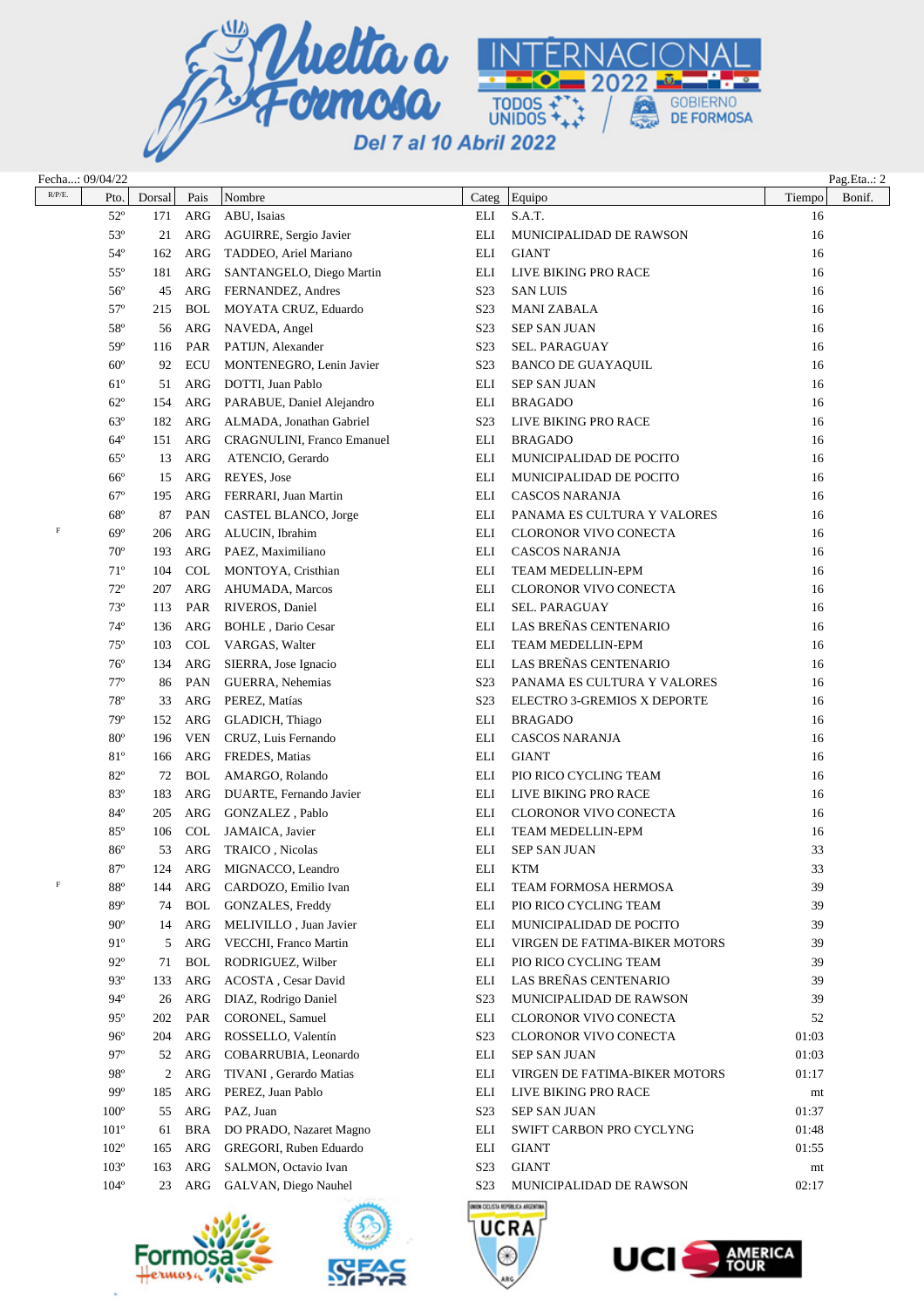

|             | Fecha: 09/04/22 |        |            |                                |                  |                                    |        | Pag.Eta.: 3 |
|-------------|-----------------|--------|------------|--------------------------------|------------------|------------------------------------|--------|-------------|
| $R/P/E$ .   | Pto.            | Dorsal | Pais       | Nombre                         |                  | Categ Equipo                       | Tiempo | Bonif.      |
|             | $105^\circ$     | 212    | ARG        | CIANCIO, Pablo Emilio          | <b>ELI</b>       | <b>MANI ZABALA</b>                 | 02:24  |             |
|             | $106^\circ$     | 22     | <b>ARG</b> | <b>MONTE, Francisco Cesar</b>  | <b>ELI</b>       | MUNICIPALIDAD DE RAWSON            | 02:26  |             |
|             | $107^\circ$     | 4      | <b>ARG</b> | GOMEZ, Oscar Alfredo           | <b>ELI</b>       | VIRGEN DE FATIMA-BIKER MOTORS      | 02:26  |             |
|             | $108^\circ$     | 43     | <b>ARG</b> | MOYANO, Tomas                  | S <sub>2</sub> 3 | <b>SAN LUIS</b>                    | 03:02  |             |
|             | $109^\circ$     | 102    | <b>COL</b> | OCAMPO, Víctor                 | <b>ELI</b>       | <b>TEAM MEDELLIN-EPM</b>           | mt     |             |
|             | $110^{\circ}$   | 66     | <b>BRA</b> | <b>GONZELI, Otavio Augusto</b> | S <sub>2</sub> 3 | SWIFT CARBON PRO CYCLYNG           | mt     |             |
|             | $111^\circ$     | 62     | <b>BRA</b> | DA ROSA, Cristian Egidio       | <b>ELI</b>       | SWIFT CARBON PRO CYCLYNG           | mt     |             |
|             |                 | 32     | <b>ARG</b> | PAEZ, Mauricio                 | <b>ELI</b>       | <b>ELECTRO 3-GREMIOS X DEPORTE</b> |        | $<$ DNS $>$ |
|             |                 | 35     | ARG        | ZARATE, Leonardo               | S <sub>2</sub> 3 | ELECTRO 3-GREMIOS X DEPORTE        |        | $<$ DNS $>$ |
|             |                 | 115    | <b>PAR</b> | ZACHAR, Bruno                  | S <sub>2</sub> 3 | <b>SEL. PARAGUAY</b>               |        | $<$ DNS $>$ |
|             |                 | 132    | <b>ARG</b> | TRAUTNER, Marcelo Alejandro    | <b>ELI</b>       | LAS BREÑAS CENTENARIO              |        | $<$ DNS $>$ |
| $\mathbf F$ |                 | 143    | ARG        | LEGUIZAMON, Guillermo Gerardo  | <b>ELI</b>       | <b>TEAM FORMOSA HERMOSA</b>        |        | $<$ DNS $>$ |
|             |                 | 6      | <b>ARG</b> | DIAZ, Julian Alejandro         | S <sub>2</sub> 3 | VIRGEN DE FATIMA-BIKER MOTORS      |        | $<$ DNF $>$ |
|             |                 | 34     | ARG        | LUJAN, Enzo                    | <b>ELI</b>       | <b>ELECTRO 3-GREMIOS X DEPORTE</b> |        | $<$ DNF $>$ |
|             |                 | 37     | <b>ARG</b> | SALAS, Juan                    | <b>ELI</b>       | <b>ELECTRO 3-GREMIOS X DEPORTE</b> |        | $<$ DNF $>$ |
|             |                 | 73     | <b>BOL</b> | CASTRO, Pablo                  | S <sub>2</sub> 3 | PIO RICO CYCLING TEAM              |        | $<$ DNF $>$ |
|             |                 | 95     | <b>ECU</b> | RODRIGUEZ, Jordan S.           | S <sub>2</sub> 3 | <b>BANCO DE GUAYAQUIL</b>          |        | $<$ DNF $>$ |
|             |                 | 172    | <b>ARG</b> | CRISAFULLI, Facundo Olaf       | <b>ELI</b>       | S.A.T.                             |        | $<$ DNF $>$ |
|             |                 | 176    | <b>ARG</b> | ALBORZEN, Elbio                | <b>ELI</b>       | S.A.T.                             |        | $<$ DNF $>$ |
|             |                 | 216    | <b>CHI</b> | FIGUEROA, Javier Ignacio       | S <sub>2</sub> 3 | <b>MANI ZABALA</b>                 |        | $<$ DNF $>$ |

|                 | -CLASIFICACION DE LA REGULARIAD- |            |                            |            |                                 |        |  |  |  |  |
|-----------------|----------------------------------|------------|----------------------------|------------|---------------------------------|--------|--|--|--|--|
| Pto.            | Dorsal                           | Pais       | Nombre                     |            | Categ Equipo                    | Puntos |  |  |  |  |
| $1^{\circ}$     |                                  | ARG        | TIVANI, German             | EL J       | VIRGEN DE FATIMA-BIKER MOTORS   | 30     |  |  |  |  |
| $2^{\circ}$     | 147                              | ARG        | QUIROGA, Mauricio Ezequiel | ELI        | TEAM FORMOSA HERMOSA            | 25     |  |  |  |  |
| $3^{\circ}$     | 63                               | <b>BRA</b> | DE MATTOS, Andriato Rafael | ELI        | SWIFT CARBON PRO CYCLYNG        | 16     |  |  |  |  |
| $4^{\circ}$     | 81                               | PAN        | JURADO, Christofer         | ELI        | PANAMA ES CULTURA Y VALORES     | 15     |  |  |  |  |
| $5^{\circ}$     | 52                               | ARG        | COBARRUBIA, Leonardo       | ELI        | <b>SEP SAN JUAN</b>             | 15     |  |  |  |  |
| $6^{\circ}$     | 93                               | ECU        | PITA, Cristian David       | ELI        | <b>BANCO DE GUAYAQUIL</b>       | 14     |  |  |  |  |
| $7^\circ$       | 82                               | PAN        | ARCHIBOLD, Franklin        | ELI        | PANAMA ES CULTURA Y VALORES     | 14     |  |  |  |  |
| $8^{\circ}$     | 46                               | ARG        | GADAY, Lucas               | ELI        | <b>SAN LUIS</b>                 | 12     |  |  |  |  |
| $9^{\circ}$     | 192                              | ARG        | ESTEVEZ, Enrique           | ELI        | <b>CASCOS NARANJA</b>           | 10     |  |  |  |  |
| 10 <sup>o</sup> | 102                              | COL        | OCAMPO, Víctor             | EL J       | <b>TEAM MEDELLIN-EPM</b>        | 10     |  |  |  |  |
| $11^{\circ}$    | 126                              | <b>ARG</b> | VIVAS, Nicolas Federico    | ELI        | <b>KTM</b>                      | 8      |  |  |  |  |
| $12^{\circ}$    | 174                              | ARG        | <b>BENEDETTO, Nicolas</b>  | ELI        | S.A.T.                          |        |  |  |  |  |
| $13^{\circ}$    | 122                              | ARG        | FREDES, Sergio             | ELI        | <b>KTM</b>                      | 6      |  |  |  |  |
| $14^{\circ}$    | 107                              | COL        | OYOLA, Robinzon Leandro    | EL J       | <b>TEAM MEDELLIN-EPM</b>        | 5      |  |  |  |  |
| $15^{\circ}$    | 62                               | <b>BRA</b> | DA ROSA, Cristian Egidio   | <b>ELI</b> | <b>SWIFT CARBON PRO CYCLYNG</b> | 5      |  |  |  |  |
| $16^{\circ}$    | 64                               | <b>BRA</b> | FONSECA, Freitas Kacio     | ELI        | <b>SWIFT CARBON PRO CYCLYNG</b> | 4      |  |  |  |  |
| 17 <sup>°</sup> | 146                              | ARG        | MOYA, Gaston Alejandro     | EL I       | <b>TEAM FORMOSA HERMOSA</b>     | 3      |  |  |  |  |
| $18^{\circ}$    | 76                               | <b>BOL</b> | FLORES, Marcos Fabian      | ELI        | PIO RICO CYCLING TEAM           |        |  |  |  |  |
| 19 <sup>°</sup> | 191                              | ARG        | AZZEM, Omar                | ELI        | <b>CASCOS NARANJA</b>           |        |  |  |  |  |

## -PASOS DE METAS VOLANTES-

| -PIRANE-<br>Kilometro.: 56,8 |        |      |                            |      |                               |        |                    |  |  |
|------------------------------|--------|------|----------------------------|------|-------------------------------|--------|--------------------|--|--|
| Pto.                         | Dorsal | Pais | Nombre                     |      | Categ Equipo                  | Puntos |                    |  |  |
|                              |        |      | 81 PAN JURADO, Christofer  | EL L | PANAMA ES CULTURA Y VALORES   |        | $3 \t 15-r \t 3$ " |  |  |
| $2^{\circ}$                  |        |      | ARG TIVANI, German         | EL I | VIRGEN DE FATIMA-BIKER MOTORS |        | 2 10- $r$ 2"       |  |  |
|                              |        |      | 82 PAN ARCHIBOLD, Franklin | EL I | PANAMA ES CULTURA Y VALORES   |        | $5-r$ 1"           |  |  |
|                              |        |      |                            |      |                               |        |                    |  |  |







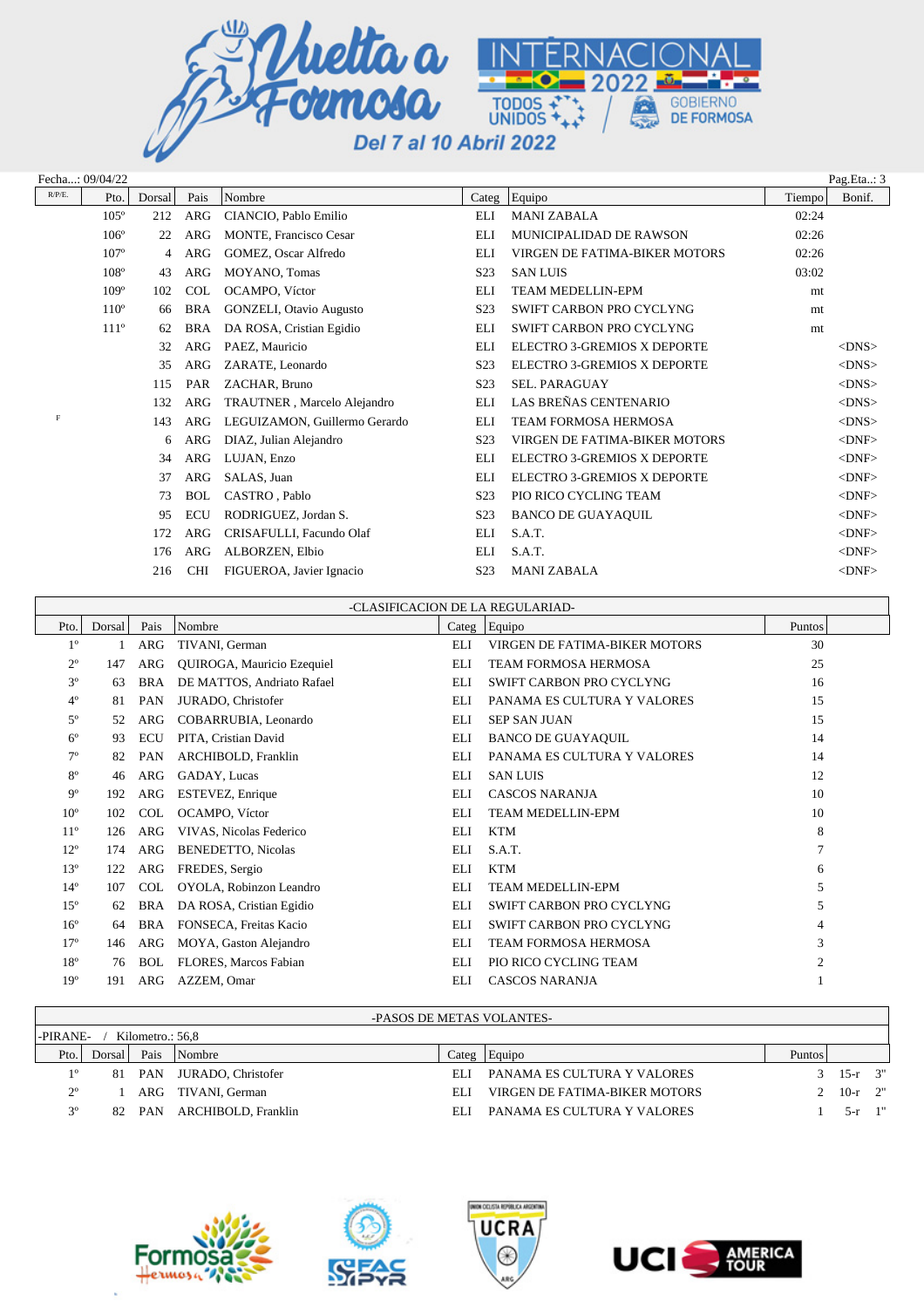

|                                      | Fecha: 09/04/22<br>Pag.Eta.: $4$ |         |                                 |                 |                          |        |           |          |  |  |
|--------------------------------------|----------------------------------|---------|---------------------------------|-----------------|--------------------------|--------|-----------|----------|--|--|
| -MARIANO BOEDO-<br>Kilometro.: 145,7 |                                  |         |                                 |                 |                          |        |           |          |  |  |
| Pto.                                 | Dorsal                           | Pais    | Nombre                          | $\text{Cate}$ g | Equipo                   | Puntos |           |          |  |  |
| 10                                   |                                  |         | 52 ARG COBARRUBIA, Leonardo     | EL J            | <b>SEP SAN JUAN</b>      |        | $15-r$ 3" |          |  |  |
| $2^{\circ}$                          |                                  | 102 COL | OCAMPO, Víctor                  | EL J            | <b>TEAM MEDELLIN-EPM</b> |        | 10-r $2"$ |          |  |  |
| 3 <sup>o</sup>                       |                                  |         | 62 BRA DA ROSA, Cristian Egidio | EL J            | SWIFT CARBON PRO CYCLYNG |        |           | $5-r$ 1" |  |  |

|                 |            | -EQUIPOS DE LA ETAPA-         |            |          |                |
|-----------------|------------|-------------------------------|------------|----------|----------------|
| Pto.            | Pais       | Nombre                        | Abrevi     | Tiempo   | Diferencia     |
| $1^{\circ}$     | <b>ARG</b> | <b>TEAM FORMOSA HERMOSA</b>   | <b>FOR</b> | 11:28:15 |                |
| $2^{\circ}$     | <b>ARG</b> | <b>KTM</b>                    | <b>KTM</b> | 11:28:15 | 00             |
| 3 <sup>o</sup>  | <b>BRA</b> | SWIFT CARBON PRO CYCLYNG      | SWI        | 11:28:15 | 00             |
| $4^{\circ}$     | <b>ARG</b> | <b>GIANT</b>                  | <b>GIA</b> | 11:28:15 | 0 <sub>0</sub> |
| $5^{\circ}$     | <b>COL</b> | <b>TEAM MEDELLIN-EPM</b>      | <b>MED</b> | 11:28:15 | 00             |
| $6^{\circ}$     | <b>ARG</b> | <b>SAN LUIS</b>               | LUI        | 11:28:21 | 06             |
| $7^{\circ}$     | PAN        | PANAMA ES CULTURA Y VALORES   | PAN        | 11:28:21 | 06             |
| $8^{\circ}$     | <b>ECU</b> | <b>BANCO DE GUAYAQUIL</b>     | <b>GUA</b> | 11:28:27 | 12             |
| $9^{\circ}$     | <b>ARG</b> | <b>CASCOS NARANJA</b>         | CAS        | 11:28:31 | 16             |
| 10 <sup>o</sup> | <b>ARG</b> | S.A.T.                        | <b>SAT</b> | 11:28:31 | 16             |
| $11^{\circ}$    | <b>ARG</b> | <b>MANI ZABALA</b>            | <b>MAN</b> | 11:28:31 | 16             |
| $12^{\circ}$    | <b>ARG</b> | MUNICIPALIDAD DE POCITO       | POC        | 11:28:37 | 22             |
| 13 <sup>°</sup> | <b>ARG</b> | LAS BREÑAS CENTENARIO         | <b>LBR</b> | 11:28:37 | 22             |
| $14^{\circ}$    | <b>ARG</b> | LIVE BIKING PRO RACE          | <b>LIV</b> | 11:28:37 | 22             |
| $15^{\circ}$    | <b>ARG</b> | <b>SEP SAN JUAN</b>           | <b>SEP</b> | 11:28:47 | 32             |
| $16^{\circ}$    | PAR        | <b>SEL. PARAGUAY</b>          | <b>PAR</b> | 11:28:47 | 32             |
| $17^{\circ}$    | PAR        | <b>CLORONOR VIVO CONECTA</b>  | <b>CLO</b> | 11:28:53 | 38             |
| $18^{\circ}$    | <b>ARG</b> | <b>BRAGADO</b>                | <b>BRA</b> | 11:29:02 | 47             |
| 19 <sup>o</sup> | <b>BOL</b> | PIO RICO CYCLING TEAM         | <b>PIO</b> | 11:29:10 | 55             |
| $20^{\circ}$    | <b>ARG</b> | VIRGEN DE FATIMA-BIKER MOTORS | <b>FAT</b> | 11:30:11 | 01:56          |
| $21^{\circ}$    | <b>ARG</b> | MUNICIPALIDAD DE RAWSON       | RAW        | 11:31:27 | 03:12          |



×,





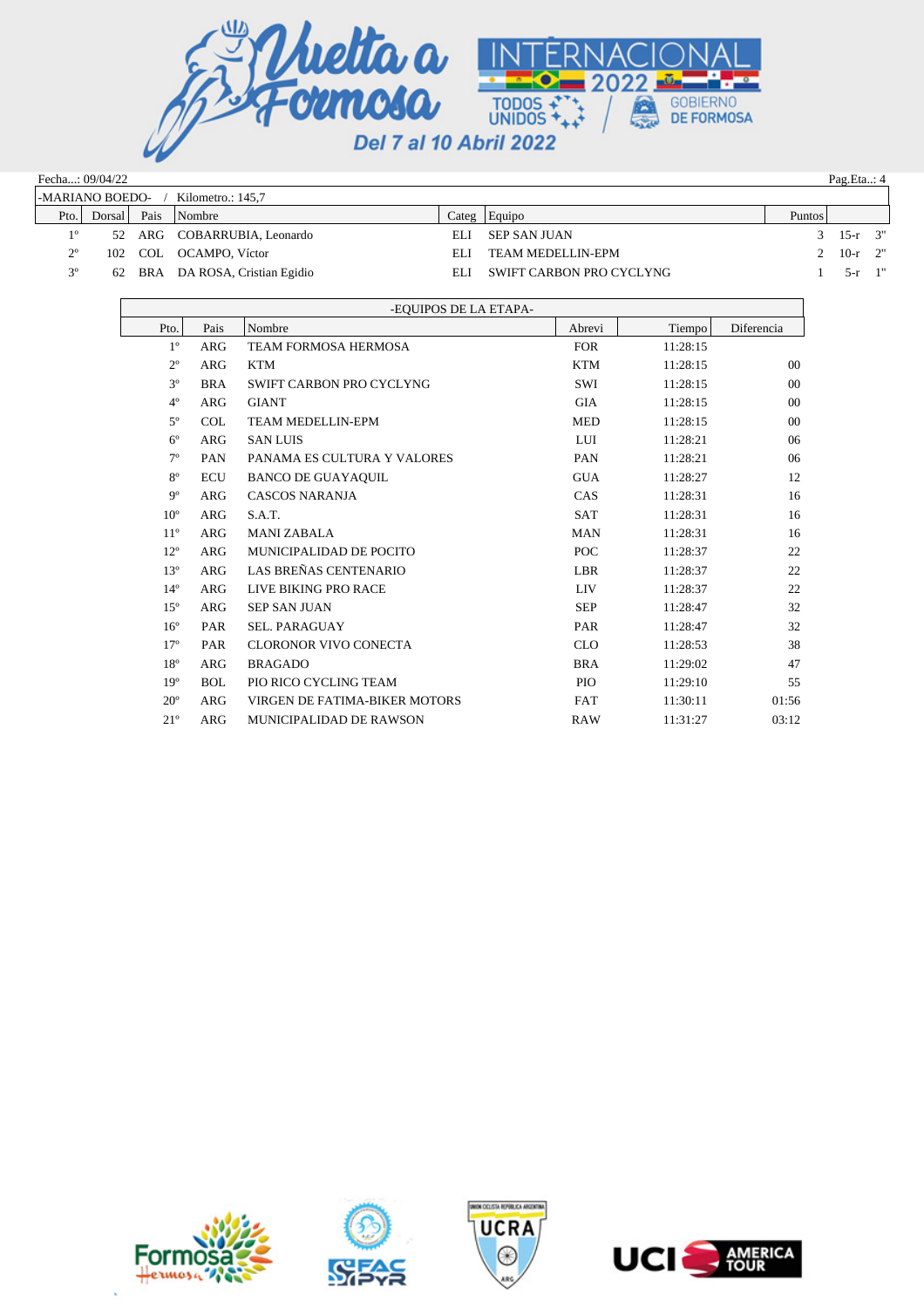

Club Organizador.: FACP

×

| Fecha.: 09/04/22 |                 |        |            | CLAS. DESPUES ETAPA.: 3 <sup>a</sup> / Kms: 175,7 / Media: 45,951-Kms/h |                      | Pag.Gral.: 1                      |          |                 |
|------------------|-----------------|--------|------------|-------------------------------------------------------------------------|----------------------|-----------------------------------|----------|-----------------|
|                  |                 |        |            |                                                                         | -GENERAL INDIVIDUAL- |                                   |          |                 |
| $\rm R/P/E.$     | Pto.            | Dorsal | Pais       | Nombre                                                                  |                      | Categ Equipo                      | Tiempo   | $cc \mid Bo/Pe$ |
|                  | $1^{\circ}$     |        | 1 ARG      | TIVANI, German                                                          |                      | ELI VIRGEN DE FATIMA-BIKER MOTORS | 09:15:02 | 75<br>$-24$     |
|                  | $2^{\circ}$     | 102    | <b>COL</b> | OCAMPO, Víctor                                                          |                      | ELI TEAM MEDELLIN-EPM             | 18       | $-8$<br>72      |
|                  | $3^{\circ}$     | 82     | PAN        | ARCHIBOLD, Franklin                                                     |                      | ELI PANAMA ES CULTURA Y VALORES   | 23       | $-3$<br>33      |
|                  | $4^{\circ}$     | 107    | COL        | OYOLA, Robinzon Leandro                                                 |                      | ELI TEAM MEDELLIN-EPM             | 29       | 51              |
|                  | $5^{\circ}$     | 62     |            | BRA DA ROSA, Cristian Egidio                                            |                      | ELI SWIFT CARBON PRO CYCLYNG      | 32       | 32<br>$-1$      |
|                  | $6^{\circ}$     | 91     | <b>ECU</b> | HARO, Steven Wilson                                                     |                      | ELI BANCO DE GUAYAQUIL            | 46       | 1               |
|                  | $7^{\circ}$     | 81     | PAN        | JURADO, Christofer                                                      |                      | ELI PANAMA ES CULTURA Y VALORES   | 50       | $-3$<br>54      |
|                  | $8^{\circ}$     | 46     | ARG        | GADAY, Lucas                                                            |                      | ELI SAN LUIS                      | 51       | $-12$<br>28     |
|                  | $9^{\circ}$     | 122    | ARG        | FREDES, Sergio                                                          |                      | ELI KTM                           | 01:39    | 95              |
|                  | 10 <sup>o</sup> | 11     | ARG        | RAMOS, Ruben                                                            |                      | ELI MUNICIPALIDAD DE POCITO       | 01:53    | 96              |
|                  | $11^{\circ}$    | 47     | ARG        | SUAREZ, Tomas                                                           |                      | ELI SAN LUIS                      | 01:54    | 94              |
|                  | $12^{\circ}$    | 147    | ARG        | QUIROGA, Mauricio Ezequiel                                              |                      | ELI TEAM FORMOSA HERMOSA          | 01:56    | $46 - 10$       |
|                  | $13^{\circ}$    | 174    | ARG        | <b>BENEDETTO, Nicolas</b>                                               |                      | ELI S.A.T.                        | 01:57    | 11              |
|                  | $14^{\circ}$    | 31     | ARG        | ROSAS, Laureano                                                         |                      | ELI ELECTRO 3-GREMIOS X DEPORTE   | 02:00    | 53              |
|                  | $15^{\circ}$    | 105    | <b>COL</b> | SANCHEZ, Brayan                                                         |                      | ELI TEAM MEDELLIN-EPM             | 02:03    | $-5$<br>99      |
|                  | $16^{\circ}$    | 51     | ARG        | DOTTI, Juan Pablo                                                       |                      | ELI SEP SAN JUAN                  | 02:05    | $-3$<br>83      |
|                  | $17^{\circ}$    | 171    | ARG        | ABU, Isaias                                                             |                      | ELI S.A.T.                        | 02:11    | 28              |
|                  | $18^{\circ}$    | 173    | ARG        | VALENZUELA, Diego Gaston                                                |                      | ELI S.A.T.                        | 02:13    | 5               |
|                  | $19^{\circ}$    | 106    | <b>COL</b> | JAMAICA, Javier                                                         |                      | ELI TEAM MEDELLIN-EPM             |          | 43              |
|                  | $20^{\circ}$    |        | <b>ECU</b> | QUINTEROS, Alexis Benjamin                                              |                      |                                   | 02:13    | 66              |
|                  |                 | 96     |            |                                                                         | ELI                  | BANCO DE GUAYAQUIL                | 02:13    | 99              |
|                  | $21^{\circ}$    | 191    | ARG        | AZZEM, Omar                                                             |                      | ELI CASCOS NARANJA                | 02:17    | 21<br>$^{-1}$   |
|                  | $22^{\circ}$    | 175    | ARG        | CLAVERO, Cristian Omar                                                  |                      | ELI S.A.T.                        | 02:20    | 56              |
|                  | $23^{\circ}$    | 83     | PAN        | ESPINOSA, Bolivar                                                       |                      | ELI PANAMA ES CULTURA Y VALORES   | 02:20    | 21<br>$^{-1}$   |
|                  | $24^{\circ}$    | 93     | <b>ECU</b> | PITA, Cristian David                                                    |                      | ELI BANCO DE GUAYAQUIL            | 02:24    |                 |
|                  | $25^{\circ}$    | 54     | ARG        | RODRIGUEZ, Marcos                                                       |                      | ELI SEP SAN JUAN                  | 02:25    | 39              |
|                  | $26^{\circ}$    | 21     | ARG        | AGUIRRE, Sergio Javier                                                  |                      | ELI MUNICIPALIDAD DE RAWSON       | 02:31    | 93              |
|                  | $27^{\circ}$    | 101    | COL        | ROLDAN, Weimar                                                          | ELI                  | TEAM MEDELLIN-EPM                 | 02:32    | 30              |
|                  | $28^{\circ}$    | 104    | COL        | MONTOYA, Cristhian                                                      |                      | ELI TEAM MEDELLIN-EPM             | 02:46    | 14              |
|                  | $29^\circ$      | 103    |            | COL VARGAS, Walter                                                      |                      | ELI TEAM MEDELLIN-EPM             | 02:46    | 54              |
|                  | $30^{\circ}$    | 63     | <b>BRA</b> | DE MATTOS, Andriato Rafael                                              |                      | ELI SWIFT CARBON PRO CYCLYNG      | 02:55    | 40<br>$-4$      |
|                  | $31^{\circ}$    | 52     | ARG        | COBARRUBIA, Leonardo                                                    |                      | ELI SEP SAN JUAN                  | 03:11    | $-5$<br>84      |
|                  | $32^{\circ}$    | 121    | ARG        | OLIVA, Dario                                                            |                      | ELI KTM                           | 03:22    | 51              |
|                  | $33^{\circ}$    | 45     | ARG        | FERNANDEZ, Andres                                                       |                      | S23 SAN LUIS                      | 03:23    | 99              |
|                  | $34^\circ$      | 41     |            | ARG BOLDU, Juan                                                         |                      | ELI SAN LUIS                      | 03:24    | 27              |
|                  | $35^{\circ}$    |        |            | 14 ARG MELIVILLO, Juan Javier                                           |                      | ELI MUNICIPALIDAD DE POCITO       | 03:46    | 38              |
|                  | $36^{\circ}$    | 2      | ARG        | TIVANI, Gerardo Matias                                                  |                      | ELI VIRGEN DE FATIMA-BIKER MOTORS | 03:58    | $11 - -2$       |
|                  | $37^{\circ}$    | 5      | ARG        | VECCHI, Franco Martin                                                   | ELI                  | VIRGEN DE FATIMA-BIKER MOTORS     | 04:24    | 43              |
|                  | $38^{\circ}$    | 145    | ARG        | ETCHEVERRY, Arian                                                       | S <sub>2</sub> 3     | TEAM FORMOSA HERMOSA              | 06:50    | $\overline{4}$  |
|                  | $39^\circ$      | 94     | COL.       | <b>GUTIERRES, Carlos Alberto</b>                                        | ELI                  | <b>BANCO DE GUAYAQUIL</b>         | 07:01    | 94              |
|                  | $40^{\circ}$    | 64     | <b>BRA</b> | FONSECA, Freitas Kacio                                                  | ELI                  | SWIFT CARBON PRO CYCLYNG          | 07:11    | 93              |
|                  | $41^{\circ}$    | 161    | ARG        | TADDEO, Hernan Matias                                                   | ELI                  | GIANT                             | 07:16    | 84              |
| F                | $42^{\circ}$    | 141    | ARG        | VILLANUEVA, Ignacio Eduardo                                             | ELI                  | TEAM FORMOSA HERMOSA              | 07:25    | $\overline{4}$  |
|                  | $43^\circ$      | 12     | ARG        | DOMINGUEZ, Mauricio                                                     | S <sub>2</sub> 3     | MUNICIPALIDAD DE POCITO           | 07:28    | 3               |
|                  | $44^{\circ}$    | 164    | ARG        | SALMON, Mariano                                                         | ELI                  | GIANT                             | 07:32    | 78              |
|                  | $45^{\circ}$    | 163    | ARG        | SALMON, Octavio Ivan                                                    | S <sub>2</sub> 3     | GIANT                             | 07:34    | 97              |
|                  | $46^{\circ}$    | 84     | PAN        | GOMEZ, Yelko                                                            | ELI                  | PANAMA ES CULTURA Y VALORES       | 07:35    | 65              |
|                  | $47^\circ$      | 42     | ARG        | DIAZ, Lorenzo                                                           | ELI                  | <b>SAN LUIS</b>                   | 07:35    | 99              |
|                  | $48^{\circ}$    | 92     | <b>ECU</b> | MONTENEGRO, Lenin Javier                                                | S <sub>2</sub> 3     | <b>BANCO DE GUAYAQUIL</b>         | 07:37    | 87              |
|                  | $49^\circ$      | 146    | ARG        | MOYA, Gaston Alejandro                                                  | ELI                  | <b>TEAM FORMOSA HERMOSA</b>       | 07:40    | 85              |
|                  | $50^{\circ}$    | 66     | BRA        | GONZELI, Otavio Augusto                                                 | S23                  | SWIFT CARBON PRO CYCLYNG          | 07:41    | 29              |
|                  | $51^{\circ}$    | 85     | PAN        | GUERRA, Sandi                                                           |                      | ELI PANAMA ES CULTURA Y VALORES   | 07:43    | 197             |
|                  | $52^{\circ}$    | 214    | <b>BOL</b> | ROJAS, David                                                            |                      | ELI SOMANI ZABALA                 | 07:45    | 20              |
|                  |                 |        |            |                                                                         |                      |                                   |          |                 |
|                  |                 |        |            |                                                                         |                      | UCRA                              |          |                 |
|                  |                 |        |            |                                                                         |                      | <b>UCI</b> AMERICA<br>Ж           |          |                 |
|                  |                 |        |            |                                                                         |                      |                                   |          |                 |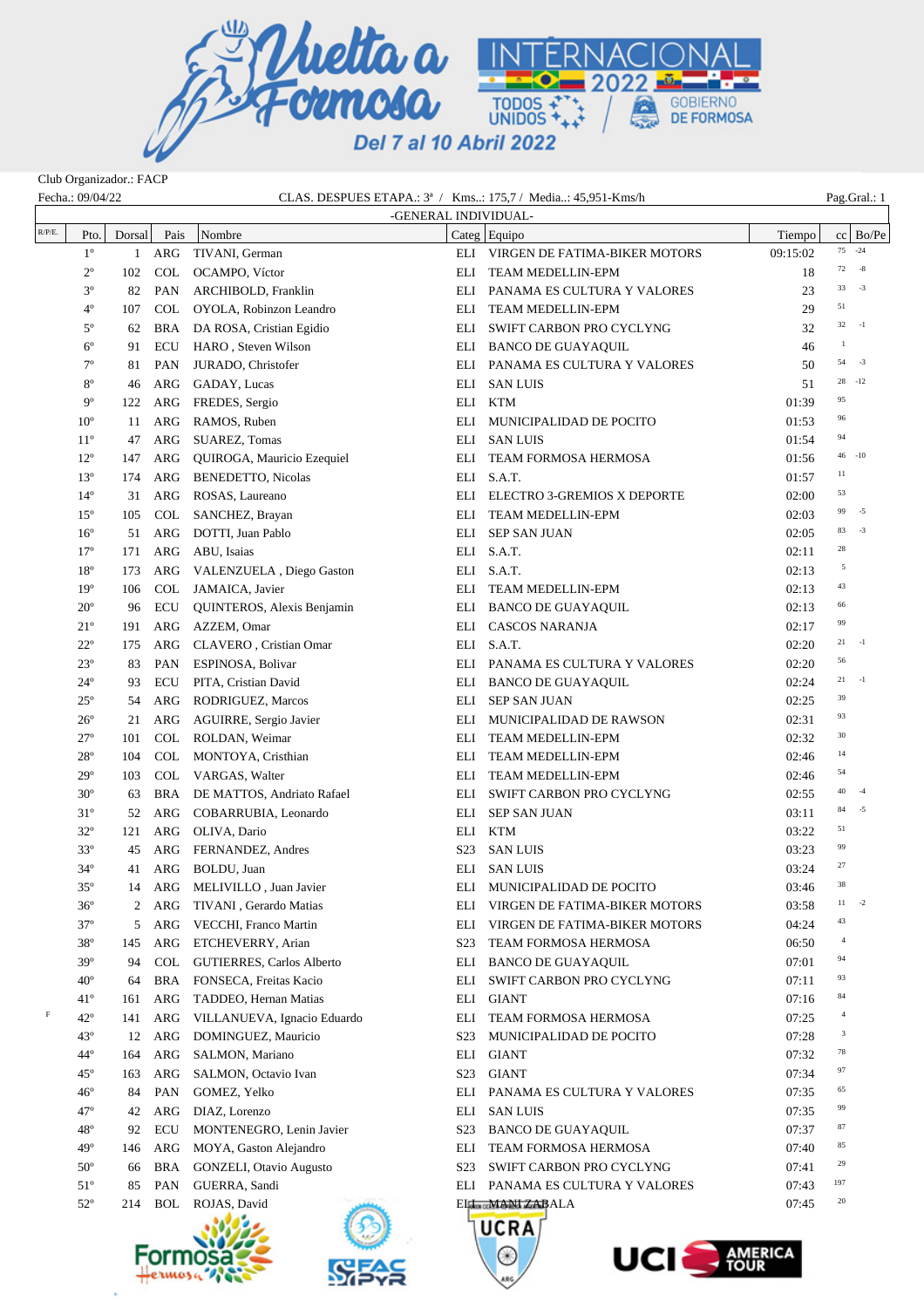

|             | Fecha: 09/04/22 |        |            |                                            |                  |                                                   |        | Pag.Gral.: 2 |
|-------------|-----------------|--------|------------|--------------------------------------------|------------------|---------------------------------------------------|--------|--------------|
| $R/P/E$ .   | Pto.            | Dorsal | Pais       | Nombre                                     |                  | Categ Equipo                                      | Tiempo | Bo/Pe<br>cc  |
|             | $53^\circ$      | 87     | PAN        | CASTEL BLANCO, Jorge                       |                  | ELI PANAMA ES CULTURA Y VALORES                   | 07:47  | 18           |
|             | $54^\circ$      | 76     | <b>BOL</b> | FLORES, Marcos Fabian                      | ELI              | PIO RICO CYCLING TEAM                             | 07:47  | 70           |
|             | $55^{\circ}$    | 192    | ARG        | ESTEVEZ, Enrique                           | ELI              | <b>CASCOS NARANJA</b>                             | 07:47  | 72           |
|             | $56^{\circ}$    | 15     | ARG        | REYES, Jose                                | ELI              | MUNICIPALIDAD DE POCITO                           | 07:54  | 59           |
|             | $57^\circ$      | 184    | ARG        | CANOVA, Javier Nicolas                     | ELI              | LIVE BIKING PRO RACE                              | 07:56  | 82           |
|             | $58^{\rm o}$    | 182    | <b>ARG</b> | ALMADA, Jonathan Gabriel                   | S <sub>23</sub>  | LIVE BIKING PRO RACE                              | 07:58  | 34           |
| $\mathbf F$ | 59°             | 203    | ARG        | CORTI, Carlos                              | ELI              | CLORONOR VIVO CONECTA                             | 08:04  | 84           |
|             | $60^{\circ}$    | 194    | ARG        | VIETTO, Santiago                           | S <sub>23</sub>  | <b>CASCOS NARANJA</b>                             | 08:08  | 42           |
|             | $61^\circ$      | 185    | <b>ARG</b> | PEREZ, Juan Pablo                          | ELI              | LIVE BIKING PRO RACE                              | 08:08  | 99           |
|             | $62^{\circ}$    | 13     | <b>ARG</b> | ATENCIO, Gerardo                           | ELI              | MUNICIPALIDAD DE POCITO                           | 08:12  | 96           |
|             | $63^\circ$      | 114    | PAR        | GONZALES, Jose Wilfrido                    | ELI              | SEL. PARAGUAY                                     | 08:13  | 45           |
|             | $64^\circ$      | 126    | ARG        | VIVAS, Nicolas Federico                    | ELI              | <b>KTM</b>                                        | 08:14  | 24           |
|             | $65^{\circ}$    | 215    | <b>BOL</b> | MOYATA CRUZ, Eduardo                       | S <sub>23</sub>  | <b>MANI ZABALA</b>                                | 08:15  | 23           |
|             | $66^{\circ}$    | 26     | ARG        | DIAZ, Rodrigo Daniel                       | S <sub>23</sub>  | MUNICIPALIDAD DE RAWSON                           | 08:19  | 73           |
|             | $67^\circ$      | 116    | PAR        | PATIJN, Alexander                          | S <sub>23</sub>  | SEL. PARAGUAY                                     | 08:30  | 65           |
|             | $68^{\circ}$    | 153    | ARG        | SOLDA, Luca                                | ELI              | <b>BRAGADO</b>                                    | 08:37  | 47           |
|             | $69^\circ$      | 53     | <b>ARG</b> | TRAICO, Nicolas                            | ELI              | <b>SEP SAN JUAN</b>                               | 08:41  | 6            |
|             | $70^{\circ}$    | 151    | ARG        | <b>CRAGNULINI, Franco Emanuel</b>          | ELI              | <b>BRAGADO</b>                                    | 08:43  | 49           |
|             | $71^{\circ}$    | 156    | ARG        | SALAS, Ariel Omar                          | S <sub>23</sub>  | <b>BRAGADO</b>                                    | 08:52  | 68           |
|             | $72^{\circ}$    | 204    | ARG        | ROSSELLO, Valentín                         | S <sub>2</sub> 3 | CLORONOR VIVO CONECTA                             | 08:55  | 80           |
|             | $73^{\circ}$    | 195    | ARG        | FERRARI, Juan Martin                       | ELI              | <b>CASCOS NARANJA</b>                             | 08:58  | 79           |
|             | $74^{\circ}$    | 196    | <b>VEN</b> | CRUZ, Luis Fernando                        | ELI              | <b>CASCOS NARANJA</b>                             | 09:01  | $\rm 48$     |
|             | $75^{\circ}$    | 193    | ARG        | PAEZ, Maximiliano                          | ELI              | <b>CASCOS NARANJA</b>                             | 09:09  | 72           |
|             | $76^{\circ}$    | 162    | <b>ARG</b> | TADDEO, Ariel Mariano                      | ELI              | <b>GIANT</b>                                      | 09:18  | 15           |
|             | $77^{\circ}$    | 61     | <b>BRA</b> | DO PRADO, Nazaret Magno                    | ELI              | SWIFT CARBON PRO CYCLYNG                          | 09:41  | 69           |
|             | $78^{\circ}$    | 201    | PAR        |                                            | S <sub>2</sub> 3 | CLORONOR VIVO CONECTA                             | 09:44  | 15           |
|             | $79^{\circ}$    |        | ARG        | FERREIRA, Fernando Andres<br>PEREZ, Matías | S <sub>23</sub>  | ELECTRO 3-GREMIOS X DEPORTE                       |        | 25           |
|             |                 | 33     |            |                                            |                  |                                                   | 09:45  | $+30$<br>14  |
|             | $80^{\circ}$    | 205    | ARG        | GONZALEZ, Pablo                            | ELI              | CLORONOR VIVO CONECTA                             | 10:33  | 32           |
|             | $81^{\circ}$    | 165    | ARG        | GREGORI, Ruben Eduardo                     | ELI              | <b>GIANT</b>                                      | 10:35  | 13           |
|             | $82^{\circ}$    | 43     | ARG        | MOYANO, Tomas                              | S <sub>23</sub>  | <b>SAN LUIS</b>                                   | 10:56  | 41           |
|             | $83^\circ$      | 4      | ARG        | GOMEZ, Oscar Alfredo                       | ELI              | VIRGEN DE FATIMA-BIKER MOTORS                     | 11:11  | 52           |
|             | $84^{\circ}$    | 166    | ARG        | FREDES, Matias                             | ELI              | <b>GIANT</b>                                      | 13:18  | 33           |
|             | $85^{\circ}$    | 123    | ARG        | REY, Daniel Pablo                          | ELI              | <b>KTM</b>                                        | 13:56  | 87           |
|             | $86^{\circ}$    | 113    | PAR        | RIVEROS, Daniel                            | ELI              | SEL. PARAGUAY                                     | 14:18  | 63           |
|             | 87°             | 86     | PAN        | GUERRA, Nehemias                           | S <sub>23</sub>  | PANAMA ES CULTURA Y VALORES                       | 14:20  | 94           |
| $\mathbf F$ | $88^{\circ}$    | 181    |            | ARG SANTANGELO, Diego Martin               |                  | ELI LIVE BIKING PRO RACE                          | 14:41  | 49           |
|             | 89°             | 206    | ARG        | ALUCIN, Ibrahim                            | ELI              | CLORONOR VIVO CONECTA                             | 14:46  | 68           |
|             | $90^{\circ}$    | 135    | ARG        | SNIHUR, Maximiliano                        | ELI              | LAS BREÑAS CENTENARIO                             | 14:58  | 60           |
|             | $91^\circ$      | 207    | ARG        | AHUMADA, Marcos                            | ELI              | CLORONOR VIVO CONECTA                             | 15:05  | 77           |
|             | $92^{\circ}$    | 74     | <b>BOL</b> | GONZALES, Freddy                           | ELI              | PIO RICO CYCLING TEAM                             | 15:21  |              |
|             | $93^\circ$      | 154    | ARG        | PARABUE, Daniel Alejandro                  | ELI              | <b>BRAGADO</b>                                    | 15:25  | 73           |
|             | $94^\circ$      | 152    | ARG        | GLADICH, Thiago                            | ELI              | <b>BRAGADO</b>                                    | 15:41  | 56           |
|             | $95^\circ$      | 202    | PAR        | CORONEL, Samuel                            | ELI              | CLORONOR VIVO CONECTA                             | 15:54  | 63           |
|             | $96^{\circ}$    | 133    | ARG        | ACOSTA, Cesar David                        | ELI              | LAS BREÑAS CENTENARIO                             | 15:56  | 36           |
| F           | $97^\circ$      | 144    | ARG        | CARDOZO, Emilio Ivan                       | ELI              | TEAM FORMOSA HERMOSA                              | 18:04  | 41           |
|             | 98°             | 22     | ARG        | <b>MONTE, Francisco Cesar</b>              | ELI              | MUNICIPALIDAD DE RAWSON                           | 19:02  | 95           |
|             | 99°             | 23     | ARG        | GALVAN, Diego Nauhel                       | S <sub>2</sub> 3 | MUNICIPALIDAD DE RAWSON                           | 21:39  | 21           |
|             | $100^{\circ}$   | 211    | ARG        | ZABALA, Jose Orlando                       | ELI              | <b>MANI ZABALA</b>                                | 24:11  | 94           |
|             | $101^{\circ}$   | 131    | <b>ARG</b> | TRAUTNER, German Dario                     | ELI              | LAS BREÑAS CENTENARIO                             | 24:35  | 69           |
|             | $102^{\circ}$   | 136    | ARG        | <b>BOHLE</b> , Dario Cesar                 | ELI              | LAS BREÑAS CENTENARIO                             | 25:27  | 79           |
|             | $103^\circ$     | 56     | ARG        | NAVEDA, Angel                              | S <sub>2</sub> 3 | <b>SEP SAN JUAN</b>                               | 25:28  | 92           |
|             | $104^{\circ}$   | 124    | <b>ARG</b> | MIGNACCO, Leandro                          | ELI              | <b>KTM</b>                                        | 25:33  | 58           |
|             | $105^\circ$     | 125    | ARG        | BOZZINI, Adrian                            | ELI              | <b>KTM</b>                                        | 25:52  | 84           |
|             |                 |        |            |                                            |                  | INION CICLISTA REPÚBLICA ARGENTINA<br><b>UCRA</b> |        |              |



×



 $_{\odot}$ 

**UCIS** 

**AMERICA**<br>TOUR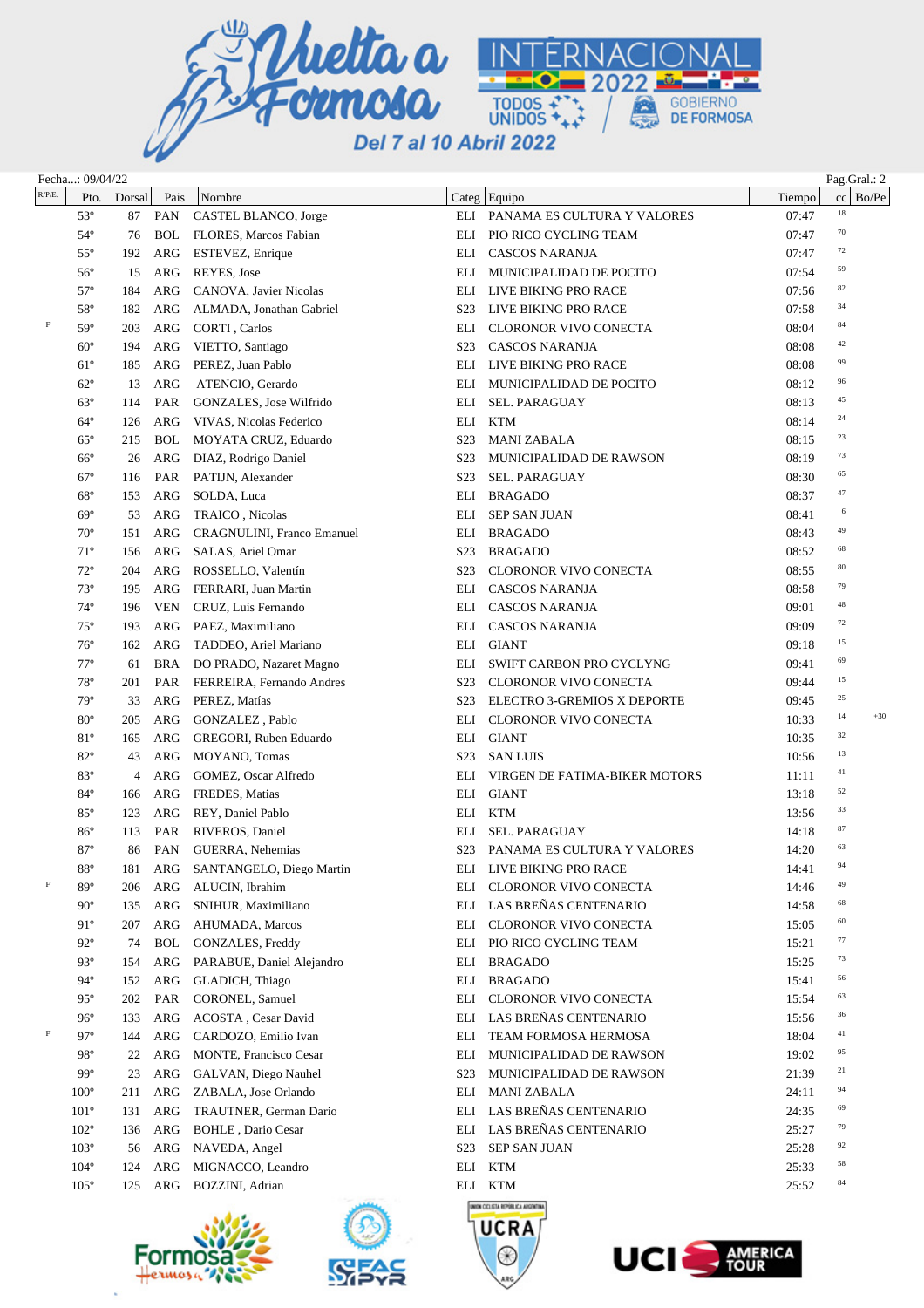

| Fecha: 09/04/22 |               |        | Pag.Gral.: $3$ |                         |      |                              |        |    |                    |
|-----------------|---------------|--------|----------------|-------------------------|------|------------------------------|--------|----|--------------------|
| $R/P/E$ .       | Pto.          | Dorsal | Pais           | Nombre                  |      | Categ Equipo                 | Tiempo |    | $ {\rm co} $ Bo/Pe |
|                 | $106^\circ$   | l 34   | ARG            | SIERRA, Jose Ignacio    |      | ELI LAS BREÑAS CENTENARIO    | 28:17  | 39 |                    |
|                 | $107^{\circ}$ | 71     | BOL.           | RODRIGUEZ, Wilber       | EL I | PIO RICO CYCLING TEAM        | 28:27  | 74 |                    |
|                 | $108^\circ$   | 183    | ARG            | DUARTE, Fernando Javier |      | ELI LIVE BIKING PRO RACE     | 29:04  | 45 |                    |
|                 | $109^\circ$   | 212.   | ARG            | CIANCIO, Pablo Emilio   | EL J | MANI ZABALA                  | 29:12  | 36 |                    |
|                 | $110^{\circ}$ | 72     | BOL.           | AMARGO, Rolando         | EL I | <b>PIO RICO CYCLING TEAM</b> | 30:25  | 10 |                    |
|                 | $111^{\circ}$ |        | ARG            | PAZ. Juan               | S23  | <b>SEP SAN JUAN</b>          | 30:26  | 14 |                    |
|                 |               |        |                |                         |      |                              |        |    |                    |

|           | -GENERAL REGULARIDAD- |        |         |                                   |      |                               |        |  |  |  |  |
|-----------|-----------------------|--------|---------|-----------------------------------|------|-------------------------------|--------|--|--|--|--|
| $R/P/E$ . | Pto.                  | Dorsal | Pais    | Nombre                            |      | Categ Equipo                  | Puntos |  |  |  |  |
|           | $1^{\circ}$           |        | 1 ARG   | TIVANI, German                    | ELI  | VIRGEN DE FATIMA-BIKER MOTORS | 117    |  |  |  |  |
|           | $2^{\circ}$           | 82     | PAN     | ARCHIBOLD, Franklin               | ELI  | PANAMA ES CULTURA Y VALORES   | 58     |  |  |  |  |
|           | $3^{\circ}$           | 46     | ARG     | GADAY, Lucas                      | ELI  | SAN LUIS                      | 53     |  |  |  |  |
|           | $4^{\circ}$           |        | 102 COL | OCAMPO, Víctor                    | ELI  | TEAM MEDELLIN-EPM             | 44     |  |  |  |  |
|           | $5^{\circ}$           | 81     | PAN     | JURADO, Christofer                | ELI. | PANAMA ES CULTURA Y VALORES   | 35     |  |  |  |  |
|           | $6^{\circ}$           | 62     |         | BRA DA ROSA, Cristian Egidio      | ELI  | SWIFT CARBON PRO CYCLYNG      | 35     |  |  |  |  |
|           | $7^\circ$             | 107    | COL     | OYOLA, Robinzon Leandro           | EL I | <b>TEAM MEDELLIN-EPM</b>      | 34     |  |  |  |  |
|           | $8^{\circ}$           | 147    | ARG     | <b>OUIROGA, Mauricio Ezequiel</b> | ELI  | TEAM FORMOSA HERMOSA          | 33     |  |  |  |  |
|           | $9^{\circ}$           | 122    | ARG     | FREDES, Sergio                    | ELI  | KTM                           | 31     |  |  |  |  |
|           | $10^{\circ}$          | 74     | ARG     | <b>BENEDETTO, Nicolas</b>         |      | ELI S.A.T.                    | 31     |  |  |  |  |
|           |                       |        |         |                                   |      |                               |        |  |  |  |  |

|           | -GENERAL METAS SPRINT- |          |         |                          |      |                               |                |  |  |  |  |  |
|-----------|------------------------|----------|---------|--------------------------|------|-------------------------------|----------------|--|--|--|--|--|
| $R/P/E$ . | Pto.                   | Dorsal l | Pais    | Nombre                   |      | $\text{Categ}$ Equipo         | Puntos         |  |  |  |  |  |
|           | $1^{\circ}$            |          | ARG     | TIVANI, German           | ELI  | VIRGEN DE FATIMA-BIKER MOTORS | 8              |  |  |  |  |  |
|           | $2^{\circ}$            | 52       | ARG     | COBARRUBIA, Leonardo     | ELI  | <b>SEP SAN JUAN</b>           |                |  |  |  |  |  |
|           | $3^{\circ}$            | 81       | PAN     | JURADO, Christofer       | ELI  | PANAMA ES CULTURA Y VALORES   | 3              |  |  |  |  |  |
|           | $4^{\circ}$            | 51       | ARG     | DOTTI, Juan Pablo        | ELI  | <b>SEP SAN JUAN</b>           | 3              |  |  |  |  |  |
|           | $5^{\circ}$            | 82       | PAN     | ARCHIBOLD, Franklin      | ELI  | PANAMA ES CULTURA Y VALORES   | 3              |  |  |  |  |  |
|           | $6^{\circ}$            |          | 102 COL | OCAMPO, Víctor           | ELI  | <b>TEAM MEDELLIN-EPM</b>      | $\overline{c}$ |  |  |  |  |  |
|           | $7^\circ$              |          | 2 ARG   | TIVANI, Gerardo Matias   | ELI  | VIRGEN DE FATIMA-BIKER MOTORS | $\overline{2}$ |  |  |  |  |  |
|           | $8^{\circ}$            | 62       | BRA     | DA ROSA, Cristian Egidio | ELI  | SWIFT CARBON PRO CYCLYNG      |                |  |  |  |  |  |
|           | $9^{\circ}$            | 105      | COL     | SANCHEZ, Brayan          | ELI  | <b>TEAM MEDELLIN-EPM</b>      |                |  |  |  |  |  |
|           | 10 <sup>o</sup>        | .75      | ARG     | CLAVERO, Cristian Omar   | EL I | <b>S.A.T.</b>                 |                |  |  |  |  |  |

|           | -GENERAL SUB-23- |        |      |                                |                  |                             |          |  |  |  |  |  |
|-----------|------------------|--------|------|--------------------------------|------------------|-----------------------------|----------|--|--|--|--|--|
| $R/P/E$ . | Pto.             | Dorsal | Pais | Nombre                         |                  | Categ Equipo                | Tiempo   |  |  |  |  |  |
|           | $1^{\circ}$      | 45     | ARG  | FERNANDEZ, Andres              | S <sub>23</sub>  | <b>SAN LUIS</b>             | 09:18:25 |  |  |  |  |  |
|           | $2^{\circ}$      | 145    | ARG  | ETCHEVERRY, Arian              | S <sub>23</sub>  | <b>TEAM FORMOSA HERMOSA</b> | 03:27    |  |  |  |  |  |
|           | $3^{\circ}$      | 12     | ARG  | DOMINGUEZ, Mauricio            | S <sub>2</sub> 3 | MUNICIPALIDAD DE POCITO     | 04:05    |  |  |  |  |  |
|           | $4^{\circ}$      | 163    | ARG  | SALMON, Octavio Ivan           | S <sub>2</sub> 3 | GIANT                       | 04:11    |  |  |  |  |  |
|           | $5^{\circ}$      | 92     | ECU  | MONTENEGRO, Lenin Javier       | S23.             | <b>BANCO DE GUAYAQUIL</b>   | 04:14    |  |  |  |  |  |
|           | $6^{\circ}$      | 66     | BRA  | <b>GONZELI, Otavio Augusto</b> | S23              | SWIFT CARBON PRO CYCLYNG    | 04:18    |  |  |  |  |  |
|           | $7^{\circ}$      | 182.   | ARG  | ALMADA, Jonathan Gabriel       | S23              | <b>LIVE BIKING PRO RACE</b> | 04:35    |  |  |  |  |  |
|           | $8^{\circ}$      | 194    | ARG  | VIETTO, Santiago               | S <sub>23</sub>  | CASCOS NARANJA              | 04:45    |  |  |  |  |  |
|           | $9^{\circ}$      | 215    | BOL  | MOYATA CRUZ, Eduardo           | S <sub>2</sub> 3 | <b>MANI ZABALA</b>          | 04:52    |  |  |  |  |  |
|           | $10^{\circ}$     | 26     | ARG  | DIAZ, Rodrigo Daniel           | S23              | MUNICIPALIDAD DE RAWSON     | 04:56    |  |  |  |  |  |

|           | -GENERAL FORMOSA- |        |      |                                 |      |                       |          |  |  |  |
|-----------|-------------------|--------|------|---------------------------------|------|-----------------------|----------|--|--|--|
| $R/P/E$ . |                   |        |      |                                 |      |                       |          |  |  |  |
|           | Pto.              | Dorsal | Pais | Nombre                          |      | Categ Equipo          | Tiempo   |  |  |  |
|           | 10                | 141    |      | ARG VILLANUEVA, Ignacio Eduardo | EL I | TEAM FORMOSA HERMOSA  | 09:22:27 |  |  |  |
|           | $2^{\circ}$       | 203    |      | ARG CORTI, Carlos               | EL I | CLORONOR VIVO CONECTA | 39       |  |  |  |
|           | 20                | 206    |      | ARG ALUCIN, Ibrahim             | EL I | CLORONOR VIVO CONECTA | 07:21    |  |  |  |
|           | $4^{\circ}$       | 144    |      | ARG CARDOZO, Emilio Ivan        | EL I | TEAM FORMOSA HERMOSA  | 10:39    |  |  |  |







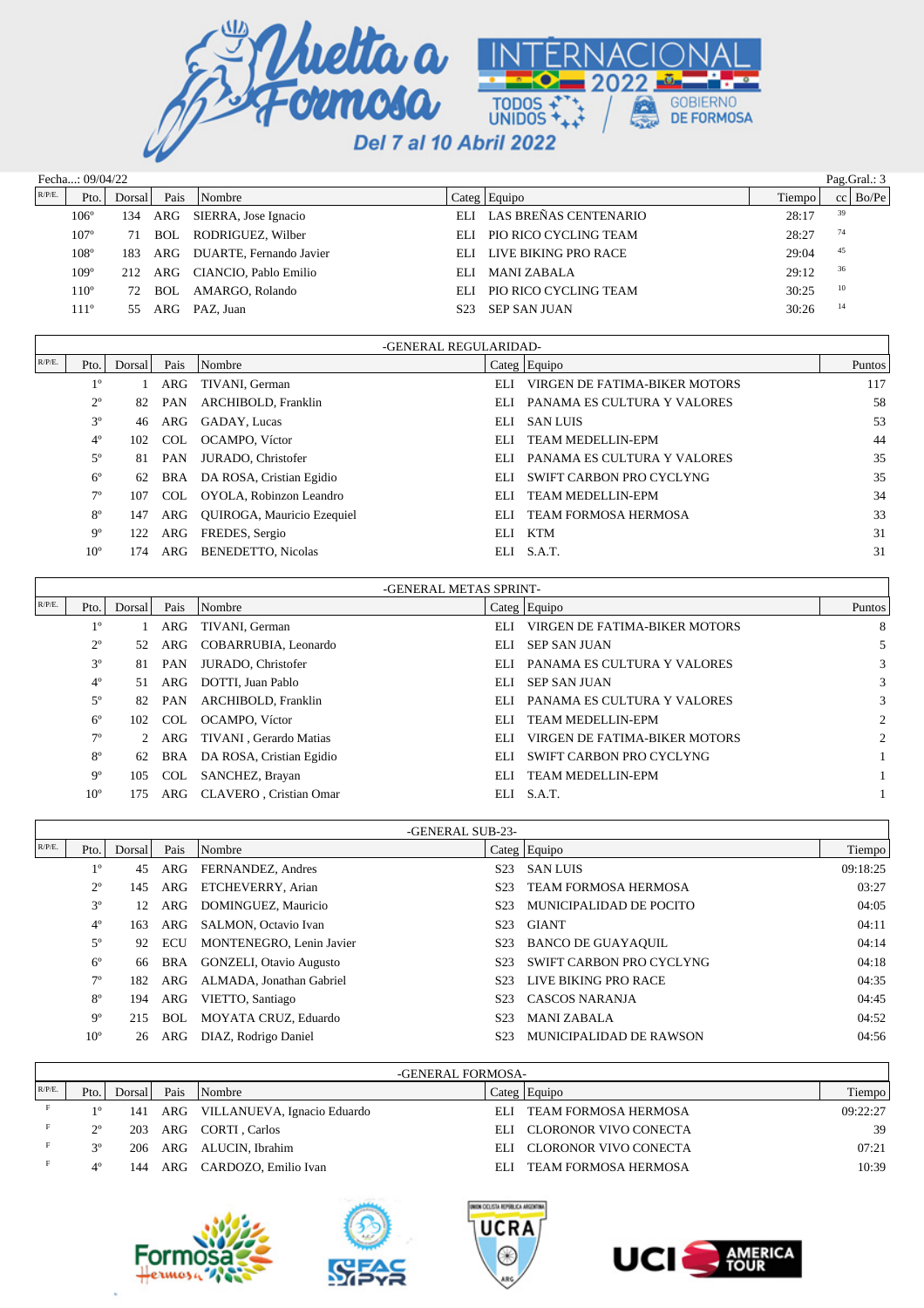

| Fecha: 09/04/22 |
|-----------------|
|                 |

|                        |      |                             |            |          |            | Pag.Gral.: 4 |  |  |  |
|------------------------|------|-----------------------------|------------|----------|------------|--------------|--|--|--|
| <b>GENERAL EQUIPOS</b> |      |                             |            |          |            |              |  |  |  |
| Pto.                   | Pais | Nombre                      | Abrevi     | Tiempo   | Diferencia |              |  |  |  |
| 10                     | COL. | <b>TEAM MEDELLIN-EPM</b>    | <b>MED</b> | 27:47:55 |            |              |  |  |  |
| $2^{\circ}$            | PAN  | PANAMA ES CULTURA Y VALORES | PAN        | 27:48:45 | 50         |              |  |  |  |
| 3°                     | ARG  | S.A.T.                      | <b>SAT</b> | 27:49:40 | 01:45      |              |  |  |  |
| $4^{\circ}$            | ECU  | BANCO DE GUAYAQUIL          | <b>GUA</b> | 27:50:07 | 02:12      |              |  |  |  |
|                        |      | Fecha: 09/04/22             |            |          |            |              |  |  |  |

| $1^{\circ}$    | <b>COL</b> | <b>TEAM MEDELLIN-EPM</b>      | <b>MED</b> | 27:47:55 |       |
|----------------|------------|-------------------------------|------------|----------|-------|
| $2^{\circ}$    | PAN        | PANAMA ES CULTURA Y VALORES   | PAN        | 27:48:45 | 50    |
| 3 <sup>o</sup> | ARG        | S.A.T.                        | <b>SAT</b> | 27:49:40 | 01:45 |
| $4^{\circ}$    | <b>ECU</b> | <b>BANCO DE GUAYAQUIL</b>     | <b>GUA</b> | 27:50:07 | 02:12 |
| $5^{\circ}$    | ARG        | <b>SAN LUIS</b>               | LUI        | 27:50:16 | 02:21 |
| $6^{\circ}$    | <b>ARG</b> | <b>SEP SAN JUAN</b>           | <b>SEP</b> | 27:52:05 | 04:10 |
| $7^{\circ}$    | ARG        | VIRGEN DE FATIMA-BIKER MOTORS | <b>FAT</b> | 27:53:50 | 05:55 |
| $8^{\circ}$    | <b>BRA</b> | SWIFT CARBON PRO CYCLYNG      | SWI        | 27:54:56 | 07:01 |
| $9^{\circ}$    | ARG        | MUNICIPALIDAD DE POCITO       | POC        | 27:57:28 | 09:33 |
| $10^{\circ}$   | <b>ARG</b> | <b>KTM</b>                    | <b>KTM</b> | 27:57:40 | 09:45 |
| $11^{\circ}$   | ARG        | <b>TEAM FORMOSA HERMOSA</b>   | <b>FOR</b> | 28:01:27 | 13:32 |
| $12^{\circ}$   | ARG        | CASCOS NARANJA                | CAS        | 28:03:13 | 15:18 |
| $13^{\circ}$   | ARG        | <b>GIANT</b>                  | <b>GIA</b> | 28:07:28 | 19:33 |
| $14^{\circ}$   | ARG        | LIVE BIKING PRO RACE          | <b>LIV</b> | 28:08:44 | 20:49 |
| $15^{\circ}$   | ARG        | MUNICIPALIDAD DE RAWSON       | <b>RAW</b> | 28:08:55 | 21:00 |
| $16^{\circ}$   | PAR        | <b>CLORONOR VIVO CONECTA</b>  | <b>CLO</b> | 28:09:15 | 21:20 |
| $17^{\circ}$   | <b>ARG</b> | <b>BRAGADO</b>                | <b>BRA</b> | 28:11:18 | 23:23 |
| $18^{\circ}$   | <b>PAR</b> | <b>SEL. PARAGUAY</b>          | <b>PAR</b> | 28:16:07 | 28:12 |
| $19^{\circ}$   | <b>BOL</b> | PIO RICO CYCLING TEAM         | <b>PIO</b> | 28:22:19 | 34:24 |
| $20^{\circ}$   | <b>ARG</b> | <b>MANI ZABALA</b>            | <b>MAN</b> | 28:25:17 | 37:22 |
| $21^{\circ}$   | ARG        | LAS BREÑAS CENTENARIO         | LBR        | 28:29:46 | 41:51 |

|                 | <b>ORDEN DE COCHES</b>                  |                               |            |  |  |  |  |  |
|-----------------|-----------------------------------------|-------------------------------|------------|--|--|--|--|--|
| Pto.            | Pais                                    | Nombre                        | Abrevi     |  |  |  |  |  |
| $1^{\circ}$     | <b>ARG</b>                              | VIRGEN DE FATIMA-BIKER MOTORS | <b>FAT</b> |  |  |  |  |  |
| $2^{\circ}$     | <b>COL</b>                              | TEAM MEDELLIN-EPM             | <b>MED</b> |  |  |  |  |  |
| 3 <sup>o</sup>  | PAN<br>PANAMA ES CULTURA Y VALORES      |                               |            |  |  |  |  |  |
| $4^{\circ}$     | SWIFT CARBON PRO CYCLYNG<br><b>BRA</b>  |                               |            |  |  |  |  |  |
| $5^{\circ}$     | <b>ECU</b><br><b>BANCO DE GUAYAQUIL</b> |                               |            |  |  |  |  |  |
| $6^{\circ}$     | <b>ARG</b><br><b>SAN LUIS</b>           |                               |            |  |  |  |  |  |
| $7^{\circ}$     | <b>ARG</b>                              | <b>KTM</b>                    | <b>KTM</b> |  |  |  |  |  |
| $8^{\circ}$     | <b>ARG</b>                              | MUNICIPALIDAD DE POCITO       | <b>POC</b> |  |  |  |  |  |
| $9^{\circ}$     | <b>ARG</b>                              | TEAM FORMOSA HERMOSA          | <b>FOR</b> |  |  |  |  |  |
| 10 <sup>o</sup> | <b>ARG</b>                              | S.A.T.                        | <b>SAT</b> |  |  |  |  |  |
| $11^{\circ}$    | <b>ARG</b>                              | ELECTRO 3-GREMIOS X DEPORTE   | <b>ELE</b> |  |  |  |  |  |
| $12^{\circ}$    | <b>ARG</b>                              | <b>SEP SAN JUAN</b>           |            |  |  |  |  |  |
| $13^{\circ}$    | <b>ARG</b>                              | <b>CASCOS NARANJA</b>         | CAS        |  |  |  |  |  |
| $14^{\circ}$    | <b>ARG</b>                              | MUNICIPALIDAD DE RAWSON       | <b>RAW</b> |  |  |  |  |  |
| $15^{\circ}$    | <b>ARG</b>                              | <b>GIANT</b>                  | <b>GIA</b> |  |  |  |  |  |
| $16^{\circ}$    | <b>ARG</b>                              | <b>MANI ZABALA</b>            | <b>MAN</b> |  |  |  |  |  |
| $17^{\circ}$    | <b>BOL</b>                              | PIO RICO CYCLING TEAM         | PIO        |  |  |  |  |  |
| $18^{\circ}$    | <b>ARG</b>                              | LIVE BIKING PRO RACE          | <b>LIV</b> |  |  |  |  |  |
| 19 <sup>o</sup> | PAR                                     | <b>CLORONOR VIVO CONECTA</b>  | <b>CLO</b> |  |  |  |  |  |
| $20^{\circ}$    | PAR                                     | <b>SEL. PARAGUAY</b>          | PAR        |  |  |  |  |  |
| $21^{\circ}$    | <b>ARG</b>                              | <b>BRAGADO</b>                | <b>BRA</b> |  |  |  |  |  |
| $22^{\circ}$    | <b>ARG</b>                              | LAS BREÑAS CENTENARIO         | <b>LBR</b> |  |  |  |  |  |

|     | PORTADORES DE MAILLOTS |                                                           |                                                    |                     |               |  |  |  |  |  |  |
|-----|------------------------|-----------------------------------------------------------|----------------------------------------------------|---------------------|---------------|--|--|--|--|--|--|
| Dor | Pais                   | Nombre                                                    | Equipo                                             | Clasif.             | Color         |  |  |  |  |  |  |
|     |                        | 1 ARG TIVANI, German                                      | VIRGEN DE FATIMA-BIKER M                           | <b>INDIVIDUAL</b>   | AZUL          |  |  |  |  |  |  |
|     |                        | 46 ARG GADAY, Lucas                                       | <b>SAN LUIS</b>                                    | REGULARIDAD         | <b>ROJO</b>   |  |  |  |  |  |  |
|     |                        | 45 ARG FERNANDEZ, Andres                                  | <b>SAN LUIS</b>                                    | $SIJB-23$           | <b>BLANCO</b> |  |  |  |  |  |  |
|     |                        | 52 ARG COBARRUBIA, Leonardo                               | <b>SEP SAN JUAN</b><br>YELISTA REPÚBLICA ARGENTINA | <b>METAS SPRINT</b> | <b>VERDE</b>  |  |  |  |  |  |  |
|     |                        | 141 ARG VILLANUEVA, Ignacio Eduardo TEAM FORMOSA HERMICSA |                                                    | <b>FORMOSA</b>      | <b>MORADO</b> |  |  |  |  |  |  |
| ARG |                        |                                                           |                                                    |                     |               |  |  |  |  |  |  |